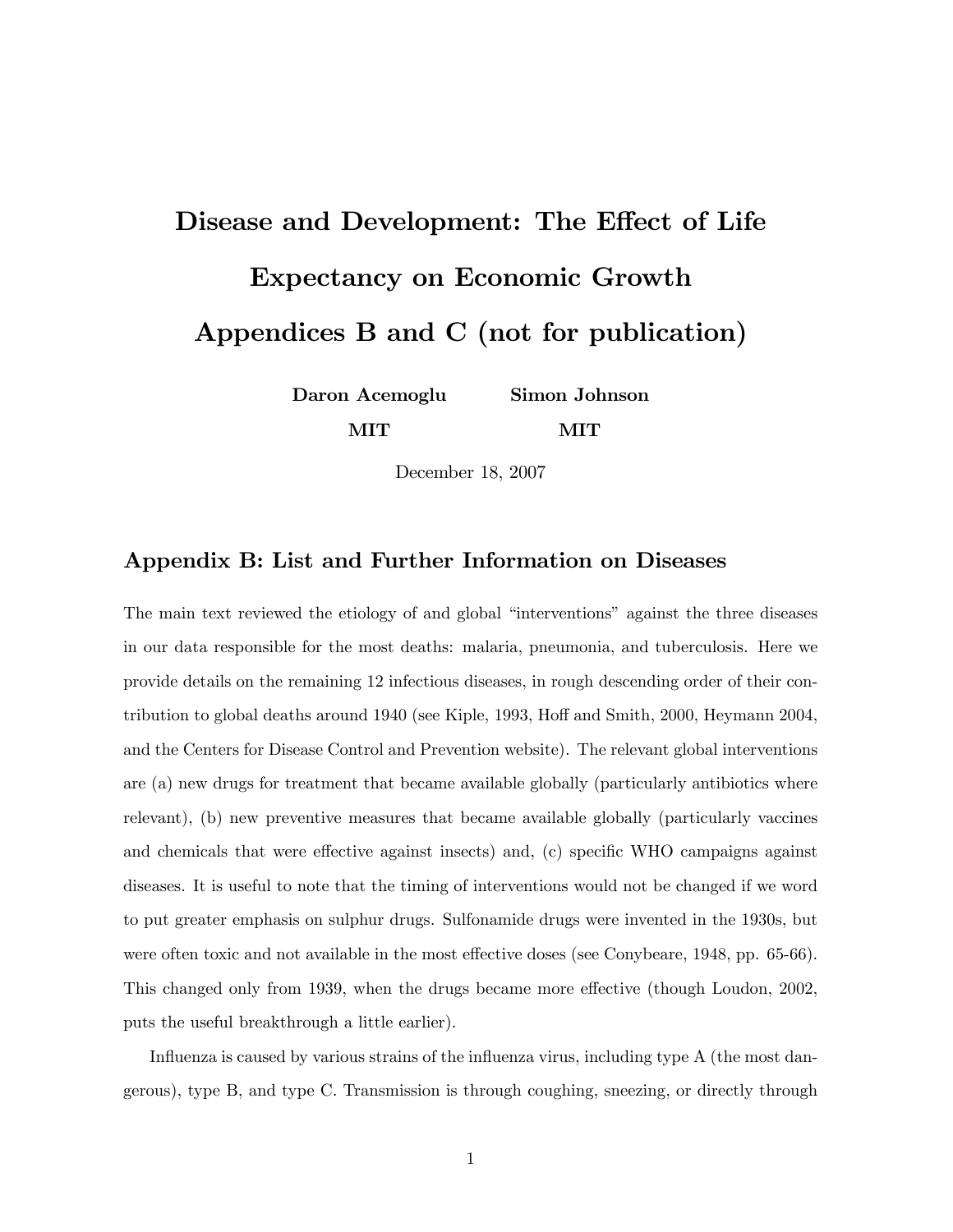mucous membranes. Associated deaths are often due to various secondary bacterial infections. The primary control mechanism is vaccination, but the introduction of antibiotics from the 1940s reduced deaths from secondary bacterial infections. There has been no global campaign to eradicate influenza, but WHO efforts to control and track the disease started in the 1950s. For an assessment of measures taken against ináuenza during 1921-50, see Deutschman (1953). In our baseline instrument we take the intervention date as the 1940s (antibiotics) and in our alternative instrument we take the 1950s (WHO action).

Cholera is caused by the bacterium Vibrio cholerae, and is transmitted by drinking contaminated water or eating contaminated food. Public works to properly treat or dispose of sewage have been effective against the disease since the mid-nineteenth century. Some antibiotics reduce the symptoms, but oral rehydration or intraveneous áuids are needed to replace minerals and fluids lost due to diarrhoea. Major steps to improve the effectiveness of oral rehydration were taken during the 1950s; in part these innovations were supported by the US military. For our baseline instrument we take the intervention date as the 1950s (rehydration therapy) and in our alternative instrument we take the 1940s (antibiotics).

Typhoid is caused by the bacterium Salmonella typhi and is transmitted through feces, either directly or by flies. It can be treated effectively with antibiotics (available since the 1940s). We take the introduction of antibiotics in the 1940s as the intervention date for both our baseline and alternative instruments.

Smallpox was caused by the viruses Variola major (the more deadly) and Variola minor. The disease was highly contagious, with the virus spreading through contact or through the air. Since 1798 the primary treatment has been vaccination. The WHO passed a resolution declaring the need to eradicate the disease in 1958 and the invention of the jet injector with foot pedal in 1962 made it possible to easily vaccinate people in places without electricity. In 1979, smallpox was declared entirely eradicated. In our baseline instrument we take the 1950s as our intervention date and in our alternative instrument we take the 1960s.

Shigella dysentery is caused by the bacterium Shigella dysenteriae type 1 or by the protozoan Endamoeba histolytica and is transmitted in the same fashion as typhoid. While we do not have fully comparable international data on dysentery, there are data on deaths from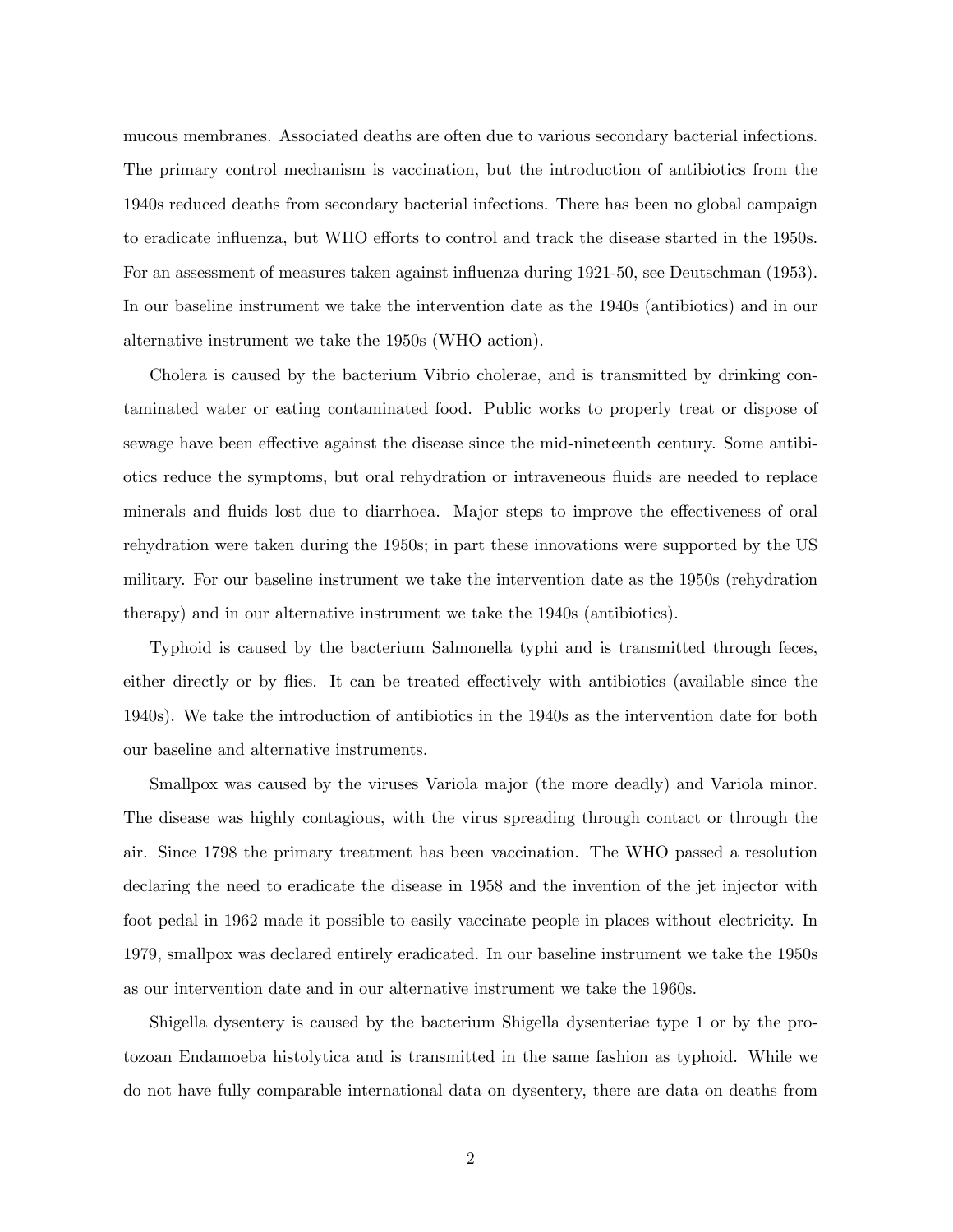diarrhea among infants under the age of 2; we convert these into per 100 population equivalent and add to our predicted mortality estimates. The disease is controlled with public health measures, antibiotics, and rehydration therapy. We take the 1940s as our intervention date for our baseline instrument (based on antibiotics) and the 1950s for our alternative instrument (based on rehydration therapy).

Whooping cough is caused by the bacteria Bordetella pertussis. It can be treated with antibiotics and prevented by vaccination (which is one component of the DTP vaccine). The vaccine became available in the 1920s. We take the 1940s as our intervention date both for our baseline and alternative instruments (based on the effectiveness of antibiotics).

Measles (rubeola) is caused by a virus of the Rubivirus genus; it spreads through airborne droplets from an infected person.<sup>1</sup> Prevention is through vaccination, which became available in 1963; this is also effective if administered within three days of exposure to the disease. Currently the largest vaccine-preventable killer of children, it may be targeted for global eradication. We take the 1960s as our intervention date for both our baseline and alternative instruments.

Diphtheria is caused by the bacterium Corynebacterium diphtheriae when it has been infected by certain bacteriophages (parasites that only infect bacteria). Transmission is through the air or by touch. It can be treated with antitoxins and antibiotics. An antitoxin has been available since the 1890s and immunization spread after its introduction in the early 1920s (usually provided today in the DTP, diphtheria-tetanus-pertussis, vaccine for infants). Treatment became more effective with the introduction of antibiotics in the 1940s. We take the 1940s as our intervention date for our baseline and alternative instruments (based on antibiotics).

Scarlet fever is caused by the Streptococcus bacteria; it often develops in strep throat patients and is similarly spread by droplets from an infected person (e.g., coughing or sneezing). It generally can be treated with antibiotics, including penicillin. We take the 1940s as our intervention date for our baseline and alternative instruments (based on antibiotics).

Yellow fever is caused by the yellow fever virus, and transmitted by the bite of an infected Aedes aegepti mosquito. It is controlled by vaccination and public health measures against the

<sup>&</sup>lt;sup>1</sup>This is a different disease, caused by a different virus, than German measles (rubella). Vaccines for both are included in the MMR vaccine (measles-mumps-rubella).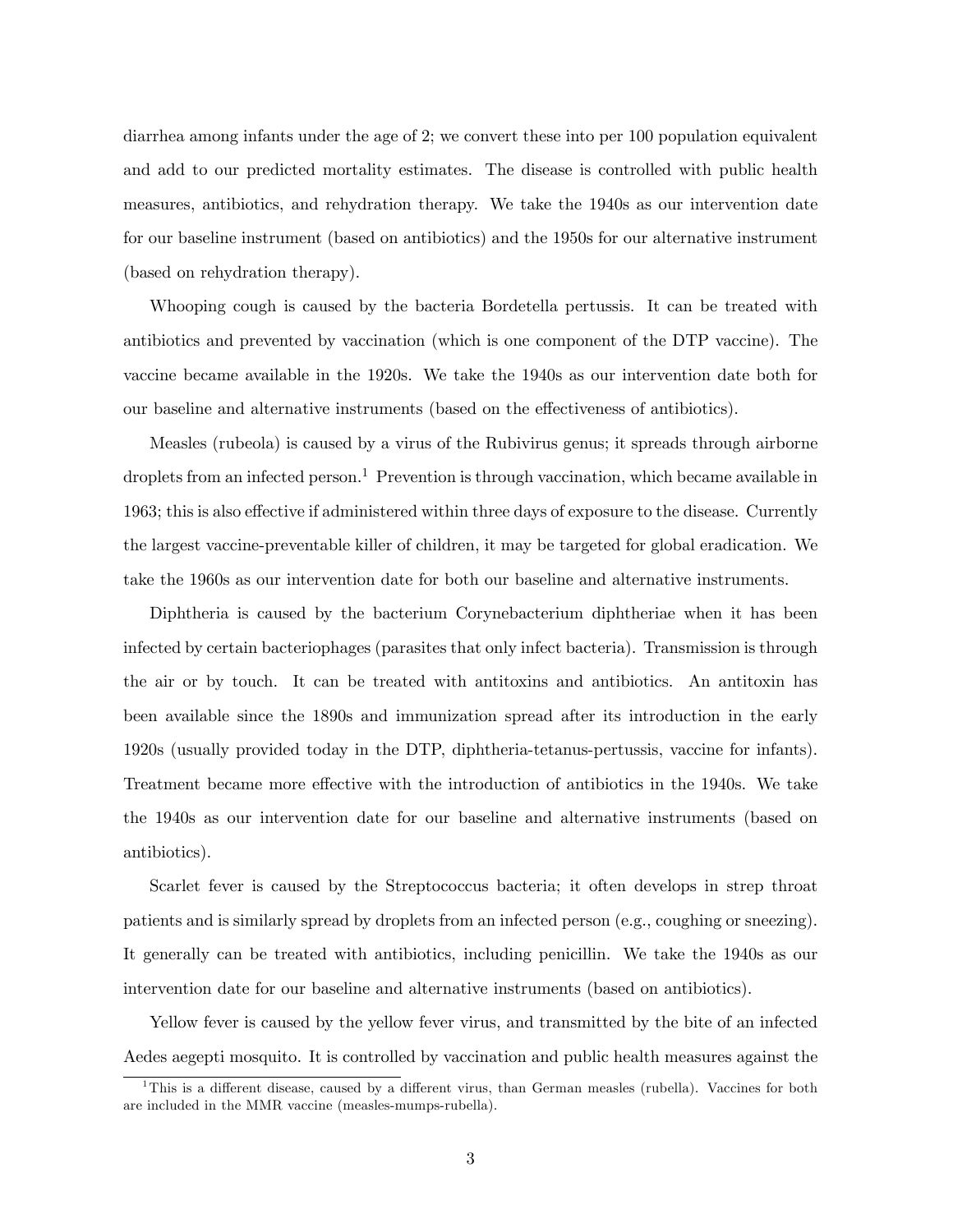mosquito vector. The vector was definitively identified by Walter Reed, head of the U.S. Army Yellow Fever Commission, in 1900-1901. The first vaccine was developed by Max Theiler in the 1937 and was widely used in the 1940s. We take the 1940s as the intervention date for our baseline instrument and the 1930s for our alternative instrument.

Plague is caused by the bacterium Yersinia pestis and is transmitted from infected animals to humans through the bite of an infected flea. The disease is controlled through antibiotics, especially streptomycin, and the elimination of rodent population near human habitations. Some protection from vaccination has been available since the end of the nineteenth century. The WHO attempts to help deal with outbreaks. We take the introduction of the antibiotics in the 1940s as the intervention date for both our baseline and alternative instruments.

Typhus is caused by any microbe of the genus Rickettsia, and is transmitted by insects (lice, fleas, mites, and ticks). Antibiotics are usually an effective treatment. Public health measures include good hygiene and sanitation. Once again, based on antibiotics, the 1940s are the intervention date for both our baseline and alternative instruments.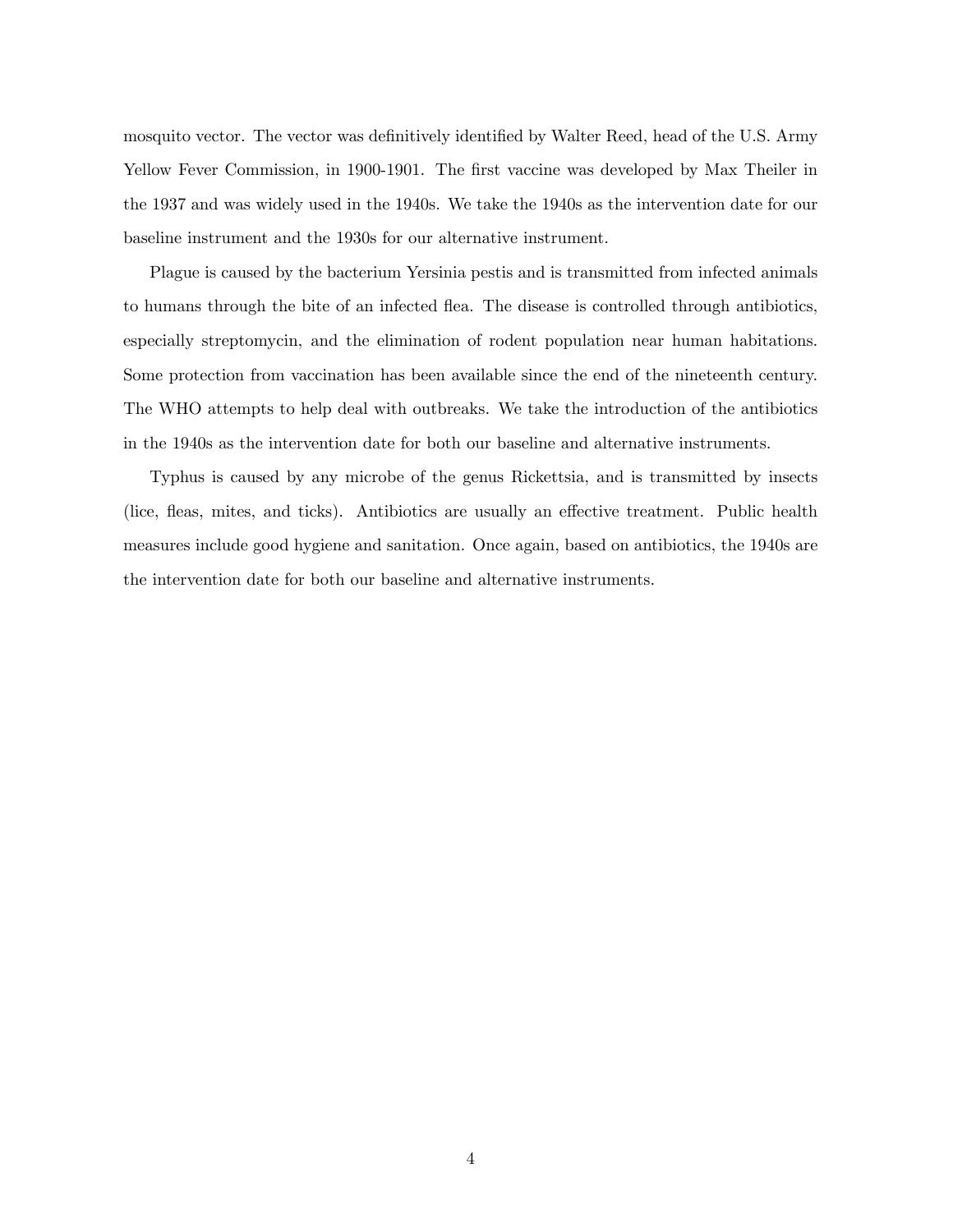# Appendix C: Further Information on Sources, Data and Coding

This appendix explains in detail the construction and sources of our life expectancy estimates for 1930 and 1940.

# Sources

The underlying data sources are national authorities. We take the data as reported to and republished by the United Nations. However, the UN does not appear to have produced a comprehensive set of data for the pre-1950 period; later publications sometimes revised estimates, but they also dropped earlier data.

At regular intervals, the UN's Demographic Yearbooks focused on mortality and we concentrate our attention on these issues.<sup>2</sup> The UN's own advice on accessing early data is helpful but not sufficient. Specifically, the introduction (p. 1) of the United Nations Demographic Yearbook 1978, Historical Supplement (Special Issue), published in 1979 (but really dealing with data only since 1950), suggests that readers should refer to the Demographic Yearbook 1948 for "many of the same tables showing annual data for the period 1932 to 1947" and should use this in conjuction with the historical supplement.<sup>3</sup> This advice is not sufficient, however, because the UN added and revised historical data, as far as we can determine, in its Demographic Yearbooks through 1968.<sup>4</sup>

We also pay close attention to Preston's (1975) data as this represents what a leading scholar decided could be used alongside the UN's data (at a time when the UN's historical data had been revised and extended). Preston's  $(1975, \text{Table A-2})$  estimates are "in the  $1930s$ "

<sup>2</sup>The U.N. Demographic Yearbook 1948 (United Nations 1949) reports life expectancy at birth on pp. 514- 523. The U.N. Demographic Yearbook 1951 (United Nations 1951) reports life exectancy at birth on pp. 526-539. The U.N Demographic Yearbook 1961 (United Nations 1961) reports life expectancy at birth on pp. 622-641. The U.N. Demographic Yearbook 1967 (United Nations 1968) reports life expectancy at birth on pp. 704-741.

 ${}^{3}$ Life expectancy at birth for both males and females, generally from 1950-55, in 5 year intervals, is on pp. 542-563 of this historical supplement.

<sup>&</sup>lt;sup>4</sup>The publication date for the UN Demographic Yearbooks does not always match the year covered by the Yearbook, and this can be confusing. For example, UN (1949) is the Demographic Yearbook for 1948 (a one year lag in publication), but UN (1951) is the Demographic Yearbook for 1951, UN (1961) is the Demographic Yearbook for 1961 and UN (1968) is the Demographic Yearbook for 1967.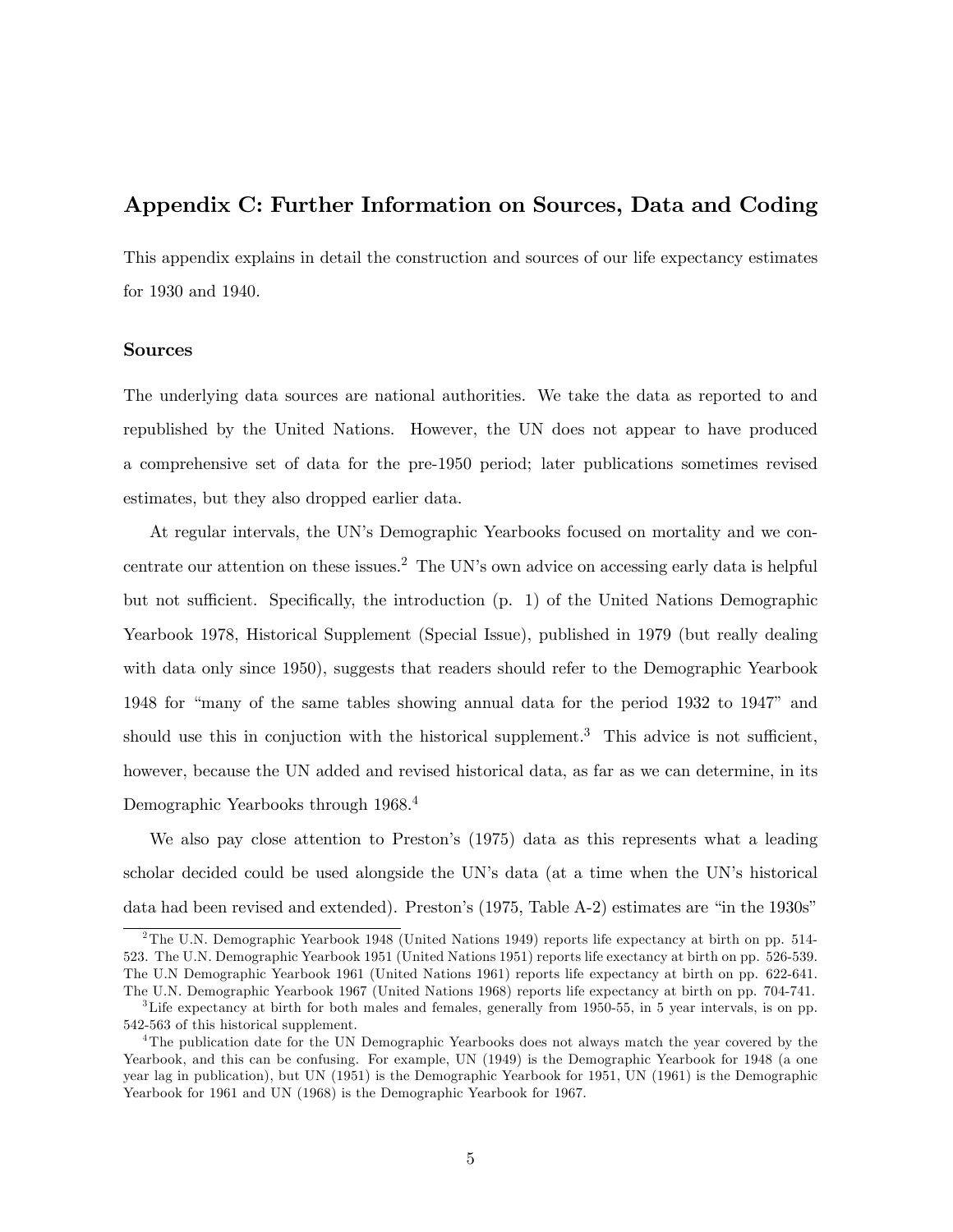but the exact date ranges from the late 1920s to the early 1940s; we use his data for either 1930 or 1940, depending on which is closer (and sometimes as part of an interpolation, as explained below). Prestonís most frequently used source is the U.N. Demographic Yearbook 1967 (UN 1968) but he also provides additional data from other country-specific work on life tables. We also note when Preston uses the same data as the U.N., as this is an important indication of external validation. In some cases, Preston uses other data when the U.N. estimates are available.

IVS is our abbreviation for International Vital Statistics, published by the Federal Security Agency  $(1947)$ ; life expectancy data are on pp. 220-225. We use these data to fill gaps where possible and more generally to provide a further external validation of pre-war sources.

We report alternative estimates from the UN (for different years), Preston, and IVS so readers can see the range of available data.

# Coding Rules

Our decision rule for how to combine data from alternative sources for our main data series is as follows.

1. We look for male and female life expectancy data from the same time period and calculate an unweighted average (to match our post-1950 data that we take directly from the UN's on-line database).<sup>5</sup>

2. Prestonís main source is the U.N. Demographic Yearbook for 1967 (UN 1968), but he supplements this with clearly identified and referenced country studies that he regards as comparable (or better than what the UN published). We also start with the UN Demographic Yearbook as our default source, as this is more comprehensive, but prefer Preston when he has data for a year close to 1930 or 1940 (as appropriate). We use IVS primarily as another source of validiation and to fill a few gaps. If the U.N. Demographic Yearbooks have different data in different editions, we use the latest Yearbook (we note agreement or disagreement between alternative UN estimates below) through 1967—this appears to be the most recent year for which retrospective pre-1950 were systematically available.

 $5$ We have looked at the implications of using only male life expectancy. This does not significantly affect our results.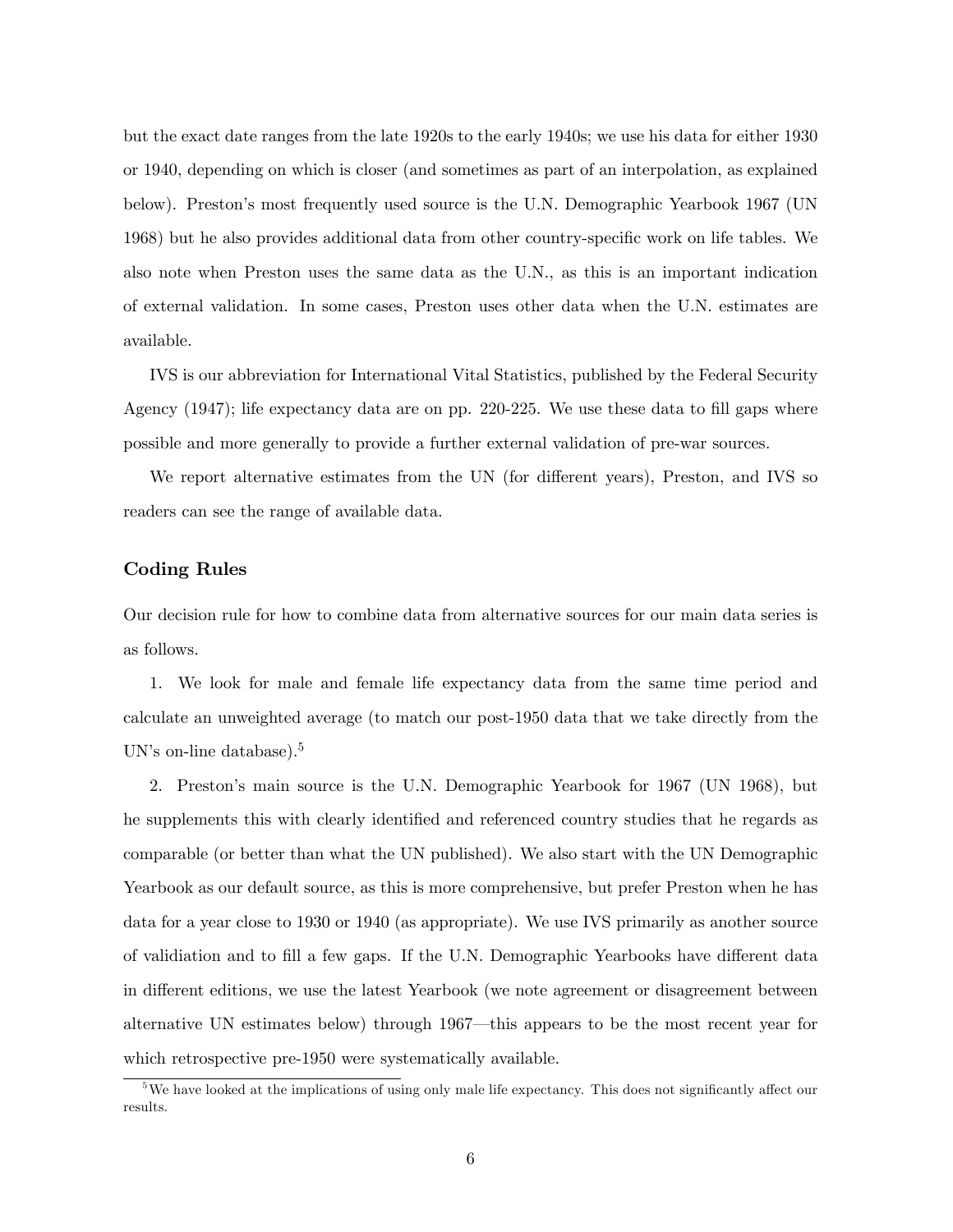3. When we have data from before and after our reference dates (1930 and 1940), we interpolate by assuming a linear trend (which amounts to an "even-paced changed" with the same annual average change in life expectancy over the period for which we are interpolating). If data are available for a range of years, we take the midpoint for the purpose of calculating the trend. If the midpoint is halfway through a year (e.g., the midpoint of 1930-33 is halfway through 1931), we treat this as half a year. The formula is:

$$
X_t = \left(\frac{kX_{t-s} + sX_{t+k}}{k+s}\right),\tag{C1}
$$

where X is a life expectancy, t is the reference year (1930 or 1940) and we have data from s years before the reference year and also from  $k$  years after the reference year. For example, if the life expectancy estimates are 50 for 1925 and 60 for 1935, we calculate life expectancy in 1930 as  $(50+60)/10^{6}$ 

4. When the available data are only for shortly after our reference years and when we have two datapoints to calculate a reasonable rate of change, we extrapolate backwards. In our main sample, we only do one extrapolation for Portugal (for a period of 18 months). The extrapolation formula is:

$$
X_t = \left(\frac{pX_{t+k} - kX_{t+p}}{k-p}\right) \tag{C2}
$$

where  $p < k$ .

5. For European countries affected by World War II in or before 1940, we prefer data from 1938 or 1937 where available; we interpolate these data to 1940. We rely on Urlanis (2003) for an assessment of the demographic impact from the war; where this was small, we prefer data for 1940.

6. If the data are drawn from a country that subsequently divided (e.g., India), we use these data for all the new countries that emerged.

7. In a few cases (El Salvador, Ecuador and Honduras), when data are not available for

$$
x_t = \left(\frac{kx_{t-s} + sx_{t+k}}{k+s}\right),\,
$$

where  $x$  is log life expectancy. The results with log-interpolation are similar.

 ${}^{6}$ In robustness checks, we have constructed alternative data using log-interpolation. Instead of equation (C1), this uses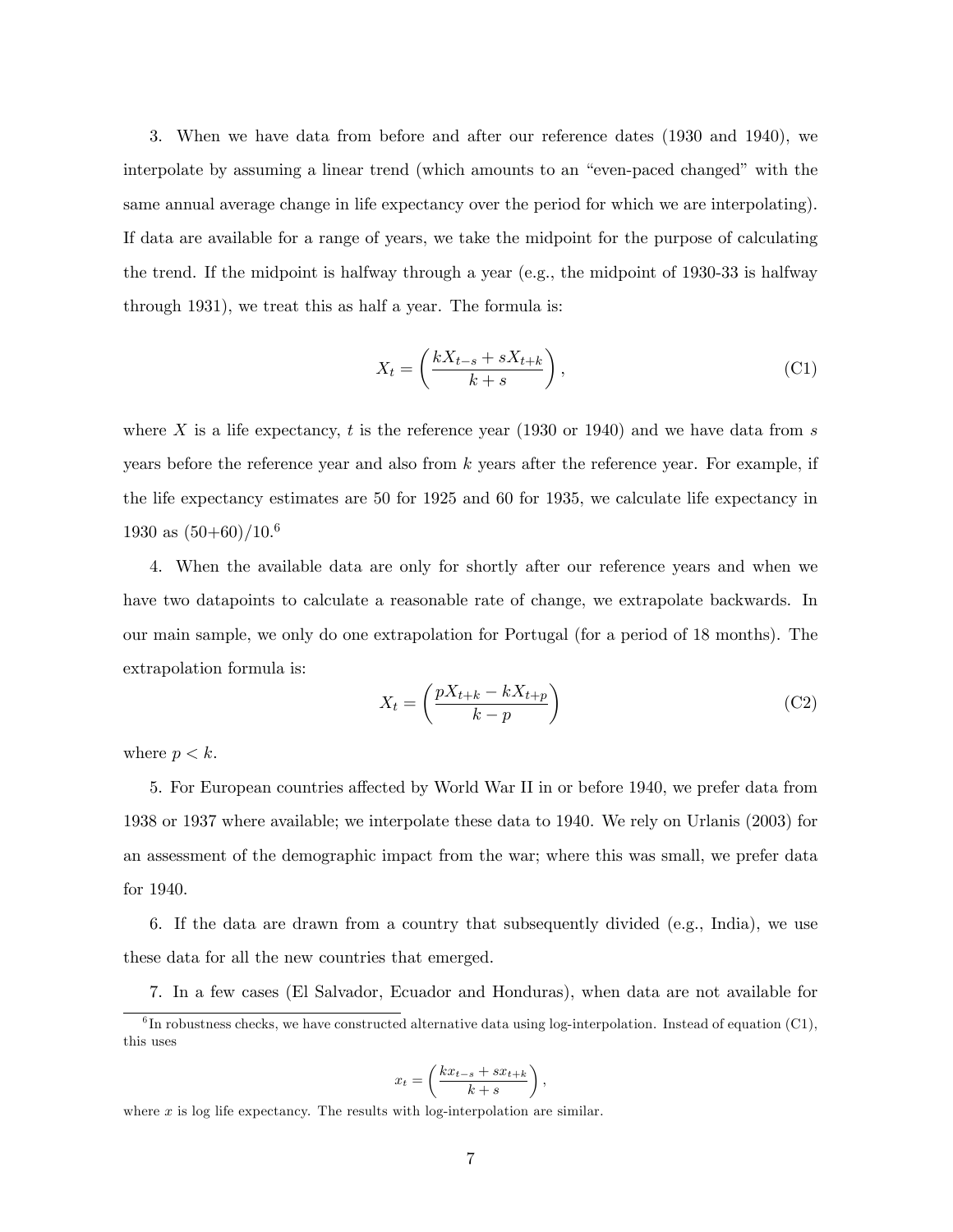a country, but we have similar disease conditions, crude death rates and age structure of the population between neighboring countries, we average the life expectancy in neighboring countries with similar disease conditions. If an estimate is missing for a neighbor (typically for 1930), then we do not compute the average for that year but leave it as missing. Estimates relying on information from neighbors are dropped in additional robustness checks.

#### Life Expectancy by Country in our Base Sample

Most of the pre-1950 data we use are reported to two digits and we use them in this form in our calculations. However, since the post-1950 UN data is reported with one digit, we round all our data to one digit in the appendix table and in the regressions. All life expectancies numbers here are at birth unless otherwise stated. Life expectancy at age 20 was constructed from the same UN sources, using the same methods as explained above; where possible we used the same pages as for life expectancy at birth.

The panel base sample refers to noncommunist base sample, which contains 47 countries from 1940 and an additional 12 countries from 1950. "Long differences" refers to the sample that has data for 1940 and 1980; this comprises 47 countries. To include a country in our base sample we need data for 1940; to be in the 1930-1940 falsification tests we also need data for 1930; this sample is consequently smaller.

The following 12 countries are in our panel but not in our long differences, i.e., we have data from 1950 but not before: Algeria, Bolivia, Egypt, Iran, Lebanon, Morocco, Tunisia, Turkey, Singapore, South Africa, Turkey, and Vietnam. Life expectancy data for these countries are from the UN on-line database only.

The detail by country is as follows

1. Argentina (in base sample for panel and long differences)

UN (1967, p. 716 and 1961, p. 626) has life expectancy in 1914 of 45.2 for males and 47.5 for females, for an average of  $46.35<sup>7</sup>$  For 1947, life expectancy for males is 56.9 and for females is 61.4, for an average of 59.15. Using our linear interpolation equation (C1), the improvement

<sup>&</sup>lt;sup>7</sup>Argentina is not in UN (1949) and Preston (1975) does not have data. The IVS (p.220) reports life expectancy only for 1914; at birth this was 51.7 for the native population and 46.44 in the city of Buenos Aires  $(both estimates are for "both sexes").$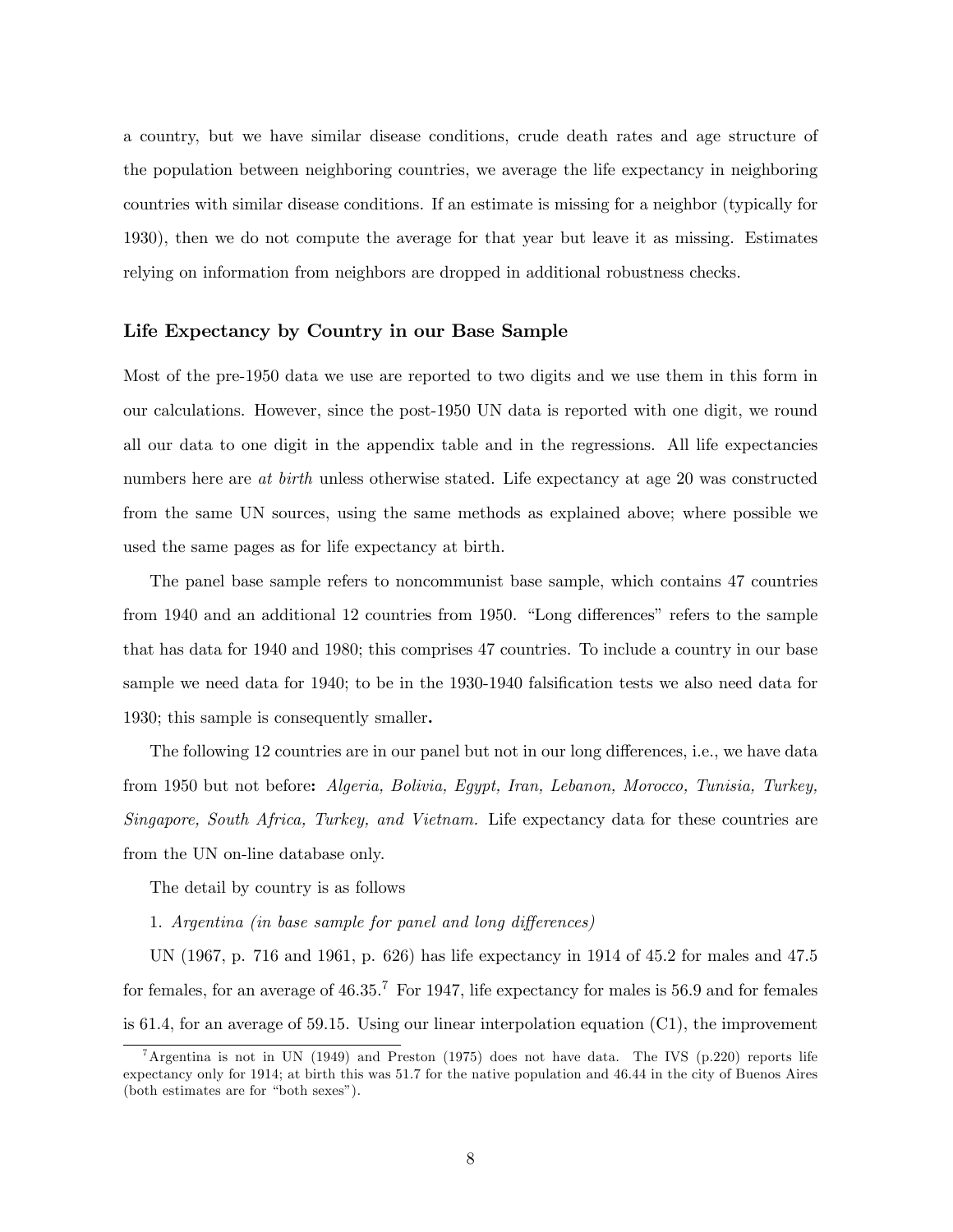of 12.8 years over 33 years translates to 0.39 years of extra life for each year. This yields a life expectancy of 52.6 in 1930 and of 56.5 in 1940.

# We use 52.6 for 1930 and 56.5 for 1940.

# 2. Australia (in base sample for panel and long differences)

United Nations (1949, p. 520 and 1951, p. 538) for 1932-34 has 63.48 (male) and 67.14 (female), average of  $65.31$ ; for  $1946-48$ , it has  $66.07$  (male) and  $70.63$  (female), average of  $68.35<sup>8</sup>$  United Nations (1968, p. 738) also reports life expectancy for 1920-22 as 59.15 (male) and 63.31 (female), for an average of 61.23.

Taking the mid-year in each of these ranges and assuming an even pace of life expectancy increase, from 1921 to 1933 (12 years) of 0.34 years per elapsed year implies life expectancy in 1930 (after 9 years) of 64.29. A similar calculation from 1933 to 1947 (14 years) gives 0.22 years more life expectancy per elapsed year; this implies life expectancy in 1940 (after 7 years) of 66.83.

#### We use 64.3 for 1930 and 66.8 for 1940.

# 3. Austria (in base sample for panel and long differences)

United Nations (1949, p. 516, and 1951, p. 532) for 1930-33 has 54.5 (male) and 58.5 (female), for an average of 56.50. IVS (p. 220) and Preston use the same numbers. For 1901- 1905, UN 1949 has male life expectancy of 39.14 and female life expectancy of 41.06 (also in UN 1968, p. 722), average of 40.10; in the 28.5 year period from 1903 to half way through 1931 there was an average improvement of 0.58 years of life expectancy per elapsed year. This implies life expectancy in 1930 was 55.63 (calculating back from the midpoint of 1930-33).

There are no data for the late 1930s or 1940 in any of our sources. The next available number from the UN is for 1949-51, for which life expectancy is 61.91 (male) and 66.97 (female), for an average of 64.44. In the 18.5 years from half way through 1931 to 1950, there was a life expectancy improvement of 0.43 on average per elapsed year. This implies life expectancy in 1940 (after 8.5 years) was 60.16.

#### We use 55.6 for 1930 and 60.2 for 1940.

4. Bangladesh (in base sample for panel and long differences)

 $8$ IVS (p. 220) and Preston (1975) use the same estimates (for 1932-34), but IVS notes that this is "except" aboriginals".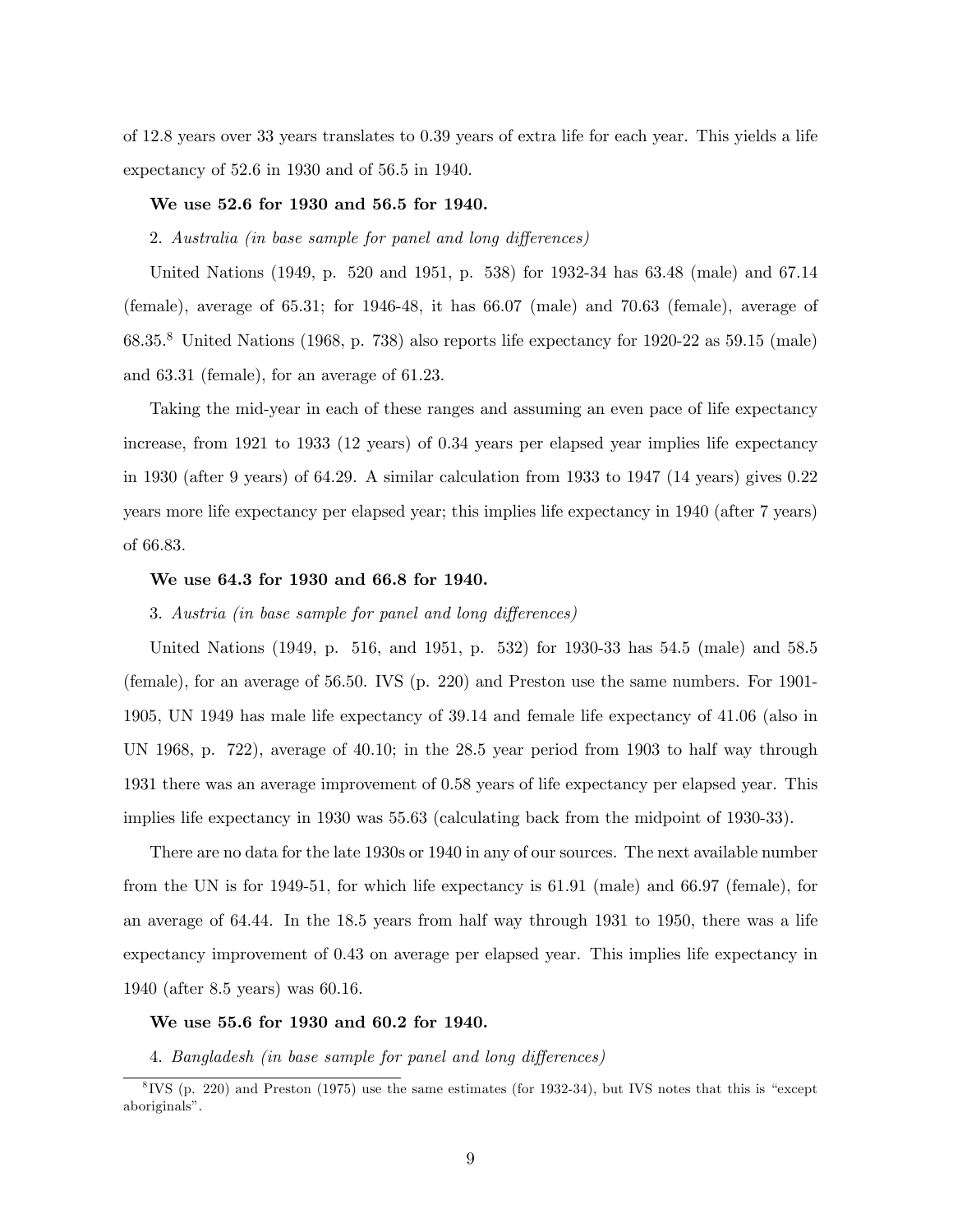We use the same estimates as for India. Standard errors in all regressions are clustered by unit of observation for original life expectancy data (i.e., pre-independence India) to account for this.

#### We use 26.8 for 1930 and 29.9 for 1940.

# 5. Belgium (in base sample for panel and long differences)

United Nations (1949, p. 516, and 1951, p. 532; 1968, p. 722) for 1928-32 has 56.02 (male) and 59.79 (female), for an average of 57.91. Preston and IVS (p. 220) use the same numbers. The next available estimates are for 1946-49, with life expectancy from UN 1968 (p. 722) given as 62.04 (male) and 67.26 (female), average of 64.65.

Over the 17.5 years from 1930 (midpoint of 1928-32) to half way through 1947 (midpoint of 1946-49), the average improvement in life expectancy was 0.39 years per elapsed year. This implies life expectancy in 1940 (after 10 years) was 61.76.

#### We use 57.9 for 1930 and 61.8 for 1940.

#### 6. Brazil (in base sample for panel and long differences)

For this country, there is some discrepancy in the various UN sources. UN (1948 and 1951, p. 528) gives 37.43 as life expectancy for "both sexes" in 1920, while UN  $(1968, p. 716)$  has life expectancy for "both sexes" as  $39.25$  on average over the 1890-1920 period. UN (1961, p. 628) and 1968, p. 716) gives life expectancy for 1940-50, as 39.3 (male) and 45.5 (female), for an average of  $42.40<sup>9</sup>$  Taking these latter data as representing 1945 (the midpoint) and taking the UN's 1890-1920 as representing 1905 (prefering the later, presumably revised estimate from UN 1968), over the 40 year period there was an average improvement in life expectancy of (42.4-39.25)/40 or 0.08 years per elapsed year. This implies life expectancy in 1930 (after 25 years) of 41.22 and in 1940 (after 35 years) of 42.05.

Instead of the UN data for 1940, Preston (1975) prefers life expectancy estimates of 36.06 (male) and 37.25 (female), the average is 36.66; these data are from Arriaga (1968). Comparing with the earlier UN estimates suggests a worsening of life expectancy from 1905 to 1940 of 0.07 years per elapsed year. This would put life expectancy in 1930 at  $37.40^{10}$  We prefer the

 $9$ The table note says "for population born in Brazil" and "based on mortality rates implied from apparent survivorship rates between censuses."

 $10$  IVS (p. 220) gives higher estimates, but this is presumably because it only reports data for two major cities. Male life expectancy in Rio de Janeiro 1939-41 is given as 40.77 and female life expectancy as 46.27. In Sao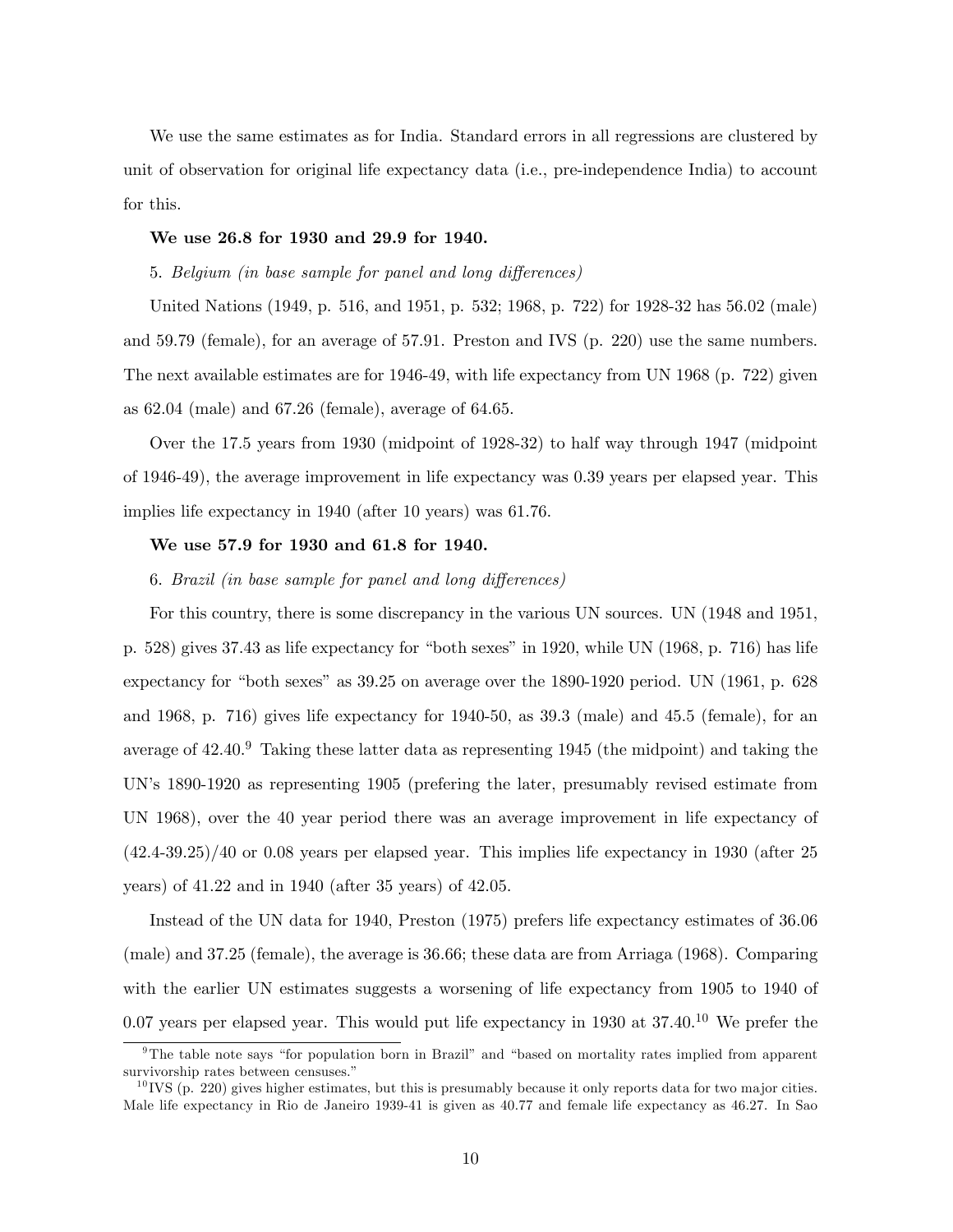Preston estimate for 1940 as he has a country specific source that he regards as comparable with but better than the available UN estimate. We also prefer the calculation for 1930 that uses Preston's 1940 estimate.

#### We use 37.4 for 1930 and 36.7 for 1940.

# 7. Canada (in base sample for panel and long differences)

United Nations (1949, p. 514) gives, for 1930-32, male life expectancy of 60.0 and female life expectancy of 62.1, with an average of 61.05; for 1940-42, it gives male life expectancy of 62.96 and female life expectancy of 66.30, for an average of 64.63. UN 1968, p. 710, has tiny adjustments to just the 1940-42 numbers: 62.95 male and 66.29 female, for an average of 64.62.<sup>11</sup>

Preston (1975) uses 59.09 (male) and 61.58 (female) for 1931, for an average of 60.34; the source is Preston, Keyfitz, and Schoen 1972. We prefer the Preston estimate as he chooses a country specific study over the UN estimate.

The average annual change in life expectancy from 1931 to 1941 (midpoint of 1940-42) is 0.43 years. This implies that life expectancy in 1940 was 64.19, while in 1930 it was 59.91.

#### We use 59.9 for 1930 and 64.2 for 1940.

#### 8. Chile (in base sample for panel and long differences)

UN (1949 and 1951, p. 528) reports life expectancy as 35.4 male and 37.7 female in 1930 (average 36.55), and as 37.9 male and 39.8 female in 1940 (average 38.85); these data were also used by IVS.<sup>12</sup> But there was a major revision of these data. UN (1961, p. 628, and 1968, p. 716) has life expectancy of 40.40 male and 41.03 female in 1930, average of 40.72, and 40.91 male and 43.16 female in 1940, average of 42.04.<sup>13</sup> Preston uses these revised data for 1940.

#### We use 40.7 for 1930 and 42.0 for 1940.

 $12$  IVS also reports "both sexes" life expectancy as 41.2 in 1939 and 38.8 in 1929-32, suggesting that mortality fluctuated considerably from year-to-year at that time.

Paolo for the same period male life expectancy is 46.71 and female is 51.77. IVS also gives alternative estimates of 43.04 for both sexes (not broken out separately) for Rio in 1939-40 and 50.13 for both sexes in Sao Paolo in 1939-40. For 1920-21, the "both sexes" life expectancy in Rio is given as 41; for Sao Paolo the equivalent estimate is 42.67. IVS also reports life expectation for "native population" in 1890-1920 as 39.25 (both sexes). Natives here likely means non-immigrants.

 $11$  IVS (p. 220) has very similar estimates. Male life expectancy in 1941 ("except Yukon and Northwest") Territories") was 62.95, while female life expectancy was 66.29. The same source gives male life expectancy as 58.46 in 1931 and female life expectancy as 60.23, for an average of 59.35. For males, life expectancy was 59.32 in 1929-31 and for females it was 61.59, for an average of 60.46.

 $13$ The relevant footnote says "revised to take account of estimated underregistration of births."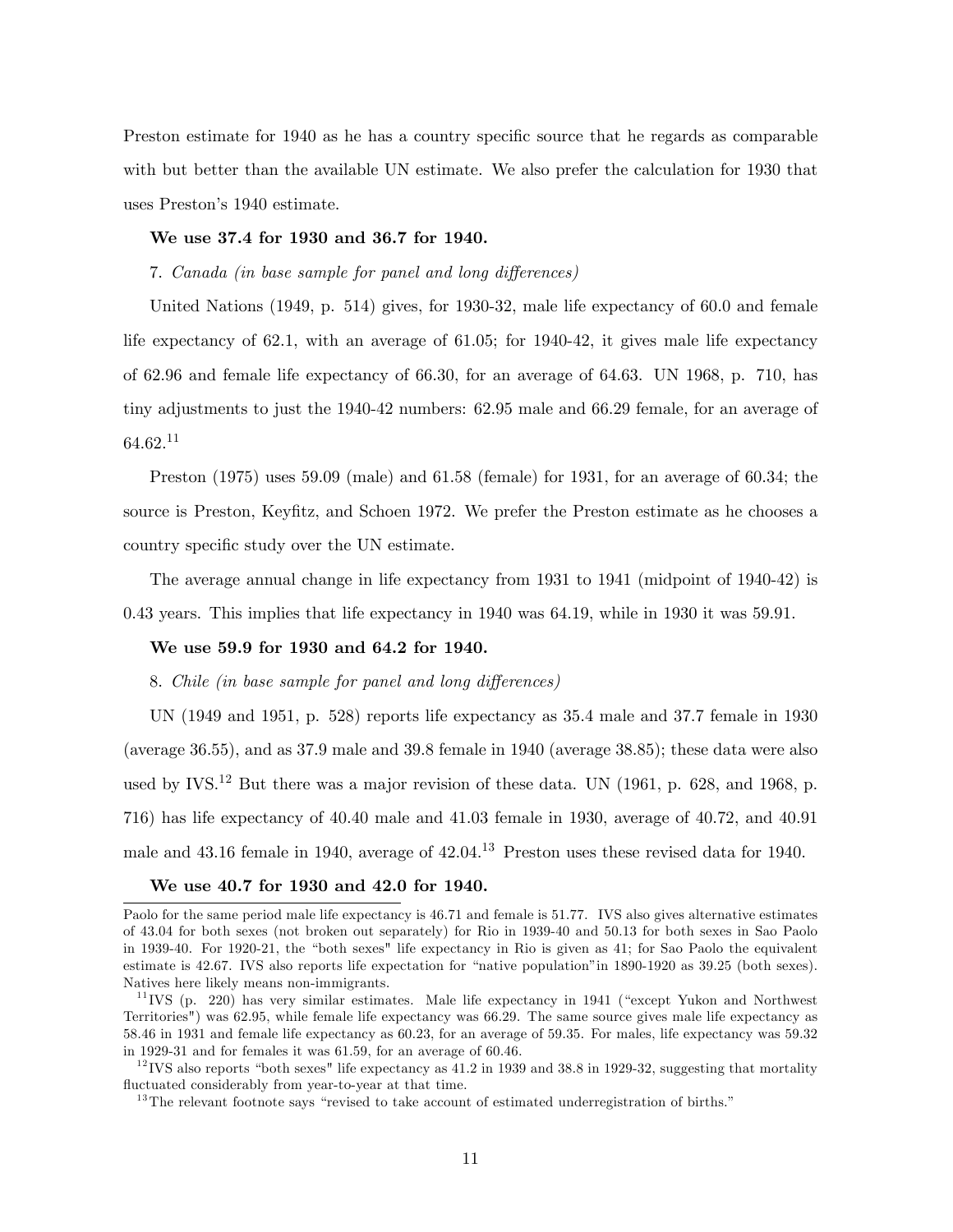# 9. China (in base sample for panel only)<sup>14</sup>

No life expectancy data for mainland China are available from the UN or our other sources. We therefore use estimates from Taiwan (Formosa) which was a province of China before 1950. Crude death rates indicate that this is a reasonable proxy.<sup>15</sup>

UN (1968, p. 718) has life expectancy for 1926-30 as 38.76 (male) and 43.13 (female), average of 40.95. For 1936-40, the same source gives 41.08 (male) and 45.73 (female), average of 43.41. See also United Nations (1949, p. 514, 1951, p. 530, and 1961, p. 628).

From 1928 (midpoint of 1926-30) to 1938 (midpoint 1936-40), the average annual increase in life expectancy was 0.25. This implies life expectancy in 1930 was 41.45, while in 1940 it was 43.91.

# We use 41.5 for 1930 and 43.9 for 1940.

10. Colombia (in base sample for panel and long differences)

The earliest data in our UN sources (e.g., 1968, p. 716) are for 1950-52, with life expectancy of 44.18 (male) and 45.95 (female), average of 45.07.

Preston (1975) has estimates of life expectancy of 36.04 (male) and 37.19 (female) for 1938; average of 36.62 (his source is Arriaga).<sup>16</sup> In the 13 years from 1938 to 1951 (midpoint of 1950-52) the average annual increase in life expectancy was 0.65. Interpolating implies life expectancy in 1940 was 37.92. We have not found any reasonable basis for calculating a 1930 estimate.

#### We use 37.9 for 1940 and have no data for 1930.

11. Costa Rica (in base sample for panel and long differences)

UN (1968, p. 710) reports life expectancy in 1949-51 of 54.65 for males and 57.05 for females, average of 55.85, but there is no earlier UN data and Preston does not have an estimate. However, IVS, p. 220, reports life expectancy for both sexes (not broken out separately) of 40.69 for 1927.

Using our interpolation formula, (C1), the improvement between 1927 and 1950 (midpoint

 $14$ The on-line UN database has no value for life expectancy in China in 1980. We interpolate between 1970 and 1990, to get a life expectancy of 65.31.

 $15$ The crude death rate on the mainland was 16 in 1950-54 and in Taiwan it was 10.

 $16$ There is a big difference with IVS, p. 220, which for 1939-41, reports male life expectancy at 46.3 and has no estimate for females. We prefer Preston because he uses a country-specific study and has data on females.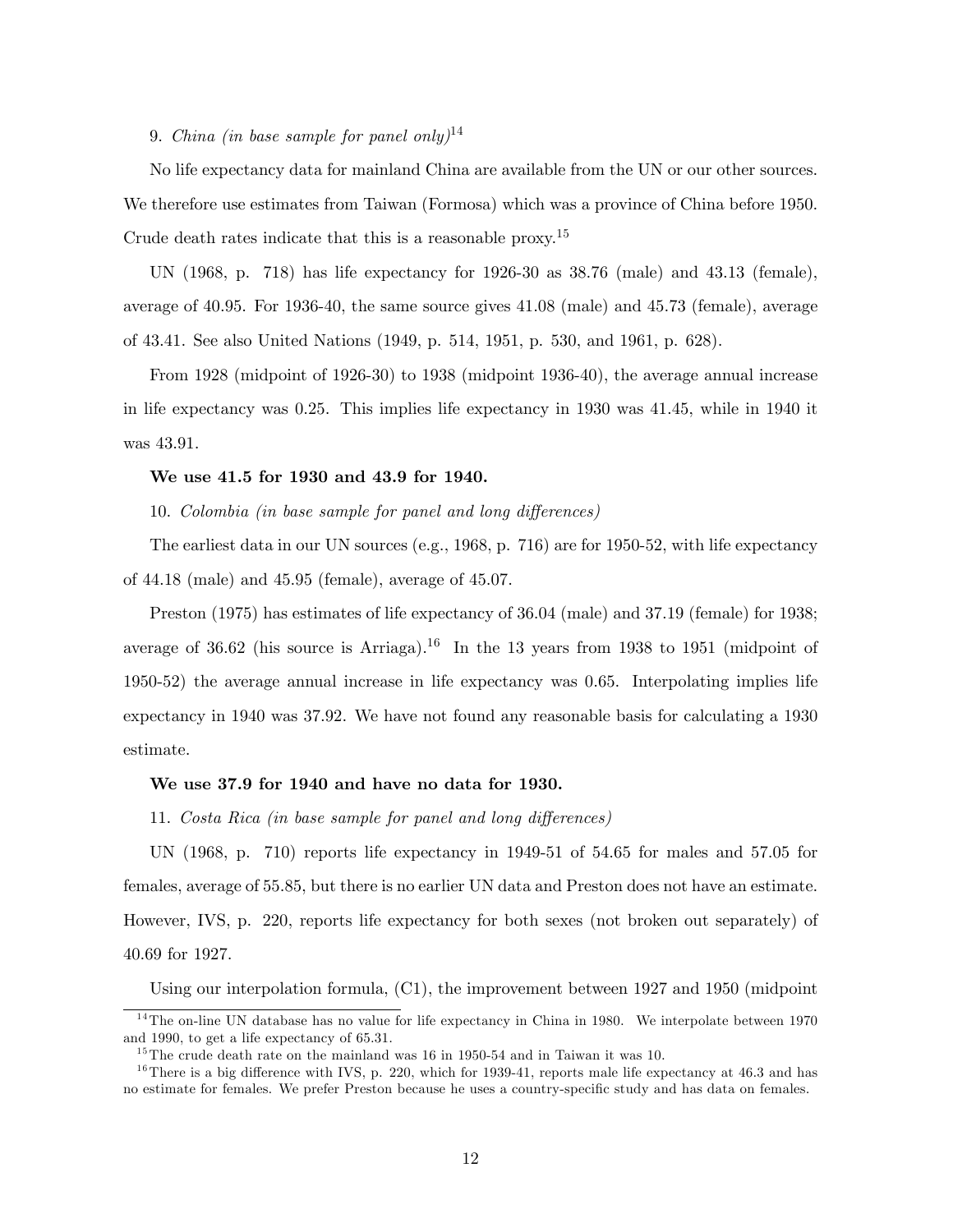of 1949 and 1951) translates into an annual increase in life expectancy of 0.66 years, and implies that life expectancy in 1940 was 49.26, while in 1930 it was 42.67.

# We use 42.7 for 1930 and 49.3 for 1940

12. Denmark (in base sample for panel and long differences)

UN (1951, p. 532 and 1968, p. 724) gives life expectancy for 1926-30 as 60.9 (male) and 62.6 (female), average of  $61.75^{17}$  This source also reports life expectancy for 1931-35 as 62.0 (male) and 63.8 (female), average of 62.9 (also in UN 1949, p. 516); Preston uses the 1931-35 data, but that is probably just because he was seeking data "in the 1930s". We prefer the 1926-30 estimates as this allows us to interpolate (rather than extrapolate backwards).

UN (1968, p. 724) gives life expectancy for 1936-40 as 63.5 (male) and 65.8 (female), average of 64.65. The same source gives life expectancy for 1941-45 as 65.62 (male) and 67.7 (female), average of 66.66; also in UN 1949, p.  $516^{18}$  Urlanis indicates only a small demographic effect of the war in Denmark, but we prefer the 1936-40 data in any case as they include the year 1940.

Between 1928 (midpoint of 1926-30) and 1938 (midpoint of 1936-40), the average annual increase in life expectancy was 0.29 years. This implies life expectancy in 1930 of 62.33.

Between 1938 (midpoint of 1936-40) and 1943 (midpoint of 1941-45), the average annual increase in life expectancy was 0.4 years. This implies life expectancy in 1940 of 65.45.

#### We use 62.3 for 1930 and 65.5 for 1940

13. Ecuador (in base sample for panel and long differences)

We average of the estimates for Colombia (37.9 in 1940 and no data for 1930) and Peru  $(39.0 \text{ in } 1930 \text{ and } 40.6 \text{ in } 1940).$ <sup>19</sup>

#### We use 39.3 for 1940 and have no estimate for 1930.

14. El Salvador (in base sample for panel and long differences)

We use an average of the estimates for Guatemala (30.4 for 1940 and no data for 1930) and

<sup>&</sup>lt;sup>17</sup> UN (1949, p. 516) gives life expectancy for 1901-05 as 52.9 (male) and 56.2 (female); for 1911-15 as 56.2 (male) and 59.2 (female); and for 1921-25 as 60.3 (male) and 61.9 (female).

<sup>&</sup>lt;sup>18</sup>There is a slight discrepancy with IVS (p. 220), which for Denmark "except Faroe Islands" for 1936-40, gives male life expectancy as 63.5 and female life expectancy as 65.8. The IVS estimates for 1931-35 match those of the UN.

 $^{19}$ In 1935-39, the crude death rate in Ecuador was 24.6, while in Colombia it was 16.2 and in Peru it was 15.5. However, by 1950-54, Ecuador's crude death rate was much closer to that of Colombia and Peru (within 3 per 1,000).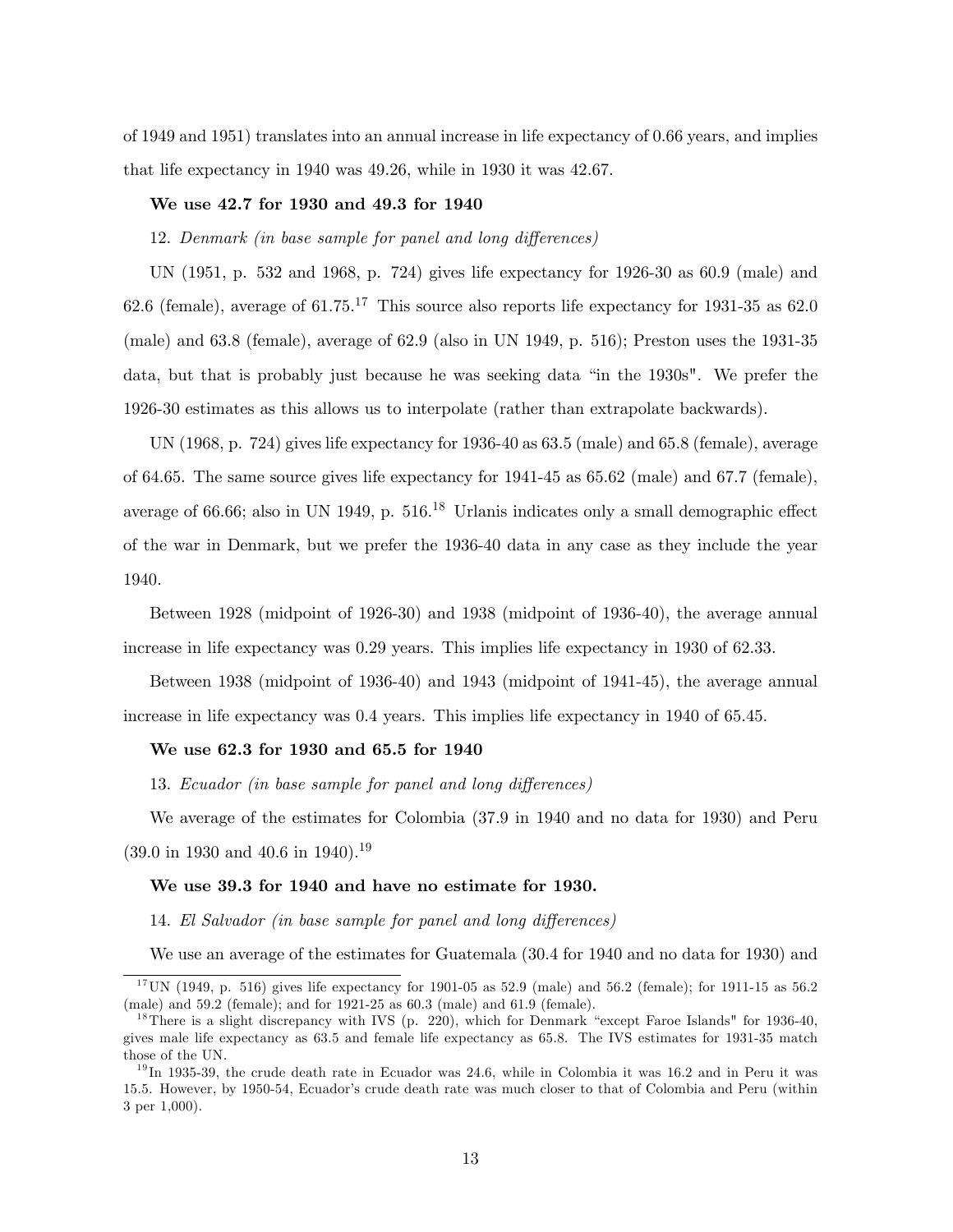Nicaragua (34.5 in 1940 and no data for 1930).<sup>20</sup>

# We use 32.5 for 1940 and have no estimate for  $1930.^{21}$

15. Finland (in base sample for panel and long differences)

United Nations (1949, p. 516, 1951, p. 532, and 1968, p. 726) for 1921-30 has 50.68 (male) and 55.14 (female), average of 52.91; for 1931-40 it has 54.45 (male) and 59.55 (female), average of 57.0; UN (1968, p. 728) for 1941-45 has 54.62 (male) and 61.14 (female), average of 57.88 ("excluding war losses").<sup>22</sup> The 1931-40 and 1941-45 data are also in UN (1961, p. 632); the note indicates these estimates exclude deaths of civilians and members of the armed forces due to military operations.<sup>23</sup> Preston (1975) uses  $54.32$  (male) and  $59.48$  (female) from 1936-40, which is from the UN  $(1968, p. 726)$ ; average of 56.9.

Between half way through 1925 (midpoint of 1921-30) and half way through 1935 (midpoint of 1931-40) there was an average annual increase in life expectancy of (57-52.91)/10, i.e., 0.41 years. This implies life expectancy in 1930 was 1.84+52.91=54.75.

Between 1938 (midpoint of 1936-40) and 1943 (midpoint of 1941-45) there was an average annual increase in life expectancy of (57.88-56.9)/5, i.e., 0.20. This implies life expectancy in 1940 was 57.3. (Alternatively, if we extrapolate using the earlier rate of change in life expectancy, this would imply life expectancy in 1940 of 57.72).

#### We use 54.8 for 1930 and 57.3 for 1940.

16. France (in base sample for panel and long differences)

United Nations (1951, p. 534, 1968, p. 726) for 1928-33 has 54.30 (male) and 59.02 (female), average of 56.66. For 1933-38 the same source has 55.94 (male) and 61.64 (female), average of 58.79.<sup>24</sup> There are no data for exactly 1940 but for 1946-49 the UN (1968, p. 726) gives life expectancy as 61.86 (males) and 67.43 (females), average of 64.65.

The midpoint of 1928-33 is halfway through 1930 and so we use the 1928-33 data for

 $^{20}$ In 1935-39, the crude death rate in El Salvador was 21.1, while in Guatemala it was 26.8 and in Nicaragua it was 15.0.

<sup>&</sup>lt;sup>21</sup>The earliest estimate in the UN sources is UN (1968, p. 710), which has life expectancy estimates for El Salvador in 1949-51 of 49.94 (male) and 52.40 (female). This implies a large, but plausible jump in life expectancy during the 1940s.

 $22$  These data are also in IVS (p. 222).

 $^{23}$  UN (1949, p. 516) also has life expectancy for 1901-10 of 45.33 (male) and 48.1 (female), and for 1911-20 it has 43.41 (male) and 49.12 (female).

 $^{24}$ The IVS (p. 220) has similar data, with slight discrepancies at the second decimal place.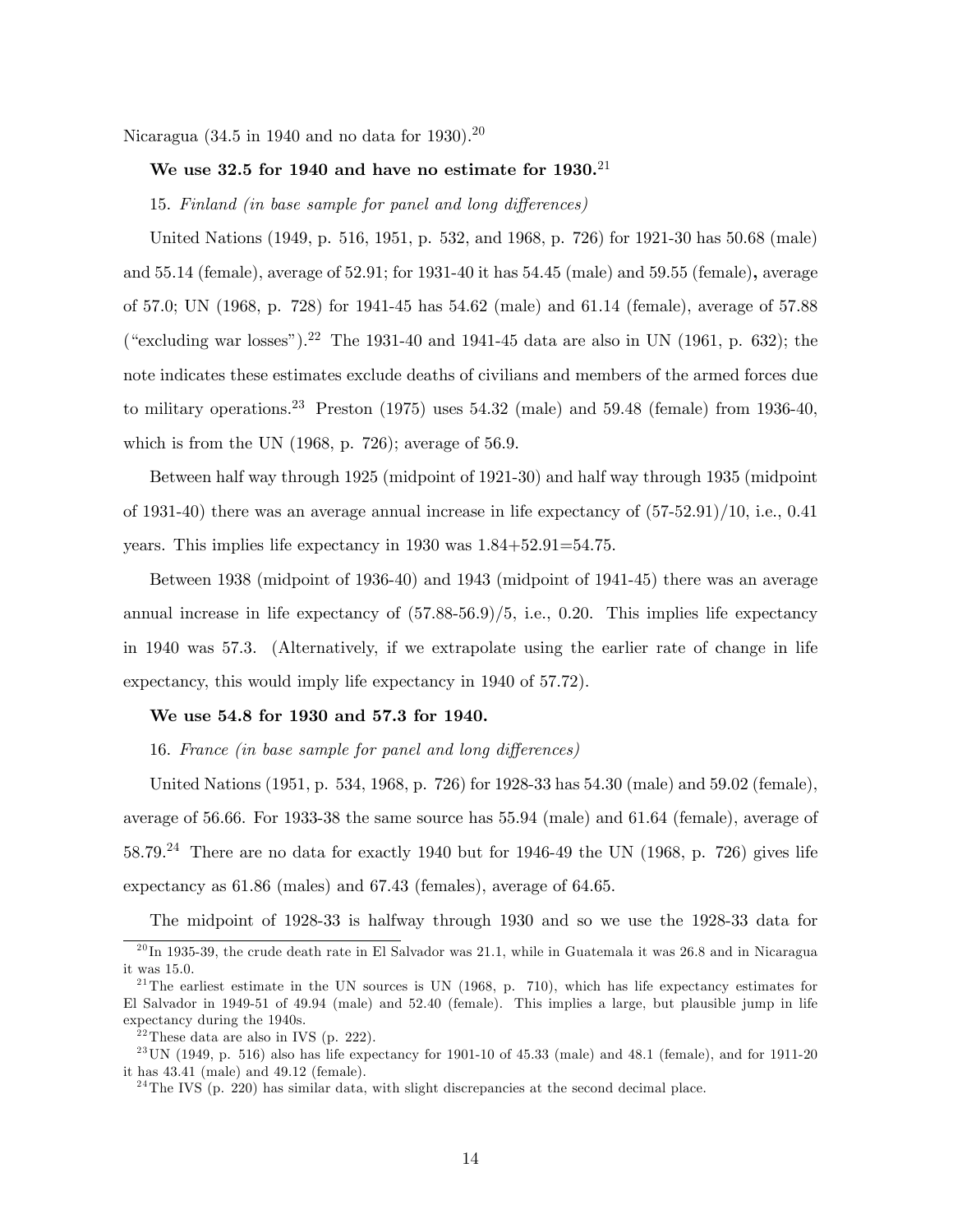our 1930 estimate. Over the 12 years from halfway through 1935 (mid-point of 1933-38) to halfway through 1947 (midpoint of 1946-49) there was an average increase of 0.49 years of life expectancy per elapsed year. This implies life expectancy in 1940, assuming a linear trend, was 60.02.

Preston (1975) uses UN data of 55.12 (male) and 60.33 (female) from 1928-38; average of 57.73. We prefer the 1928-33, 1933-38 and 1946-49 UN data as they cover narrower windows that are closer to 1930 (and 1940).

# We use 56.7 for 1930 and 60.0 for 1940.

17. Germany (in base sample for panel and long differences)

United Nations (1951, p. 534, and 1968, p. 726) for 1924-26 of 55.97 (male) and 58.82 (female), average of 57.40. The same source for 1932-34 has life expectancy of 59.86 (male) and 62.81 (female), average of 61.34; Preston and IVS use the same data. Interpolating between these two periods, over 8 years (1925 to 1933) there was an average annual increase of 0.49 years. This implies life expectancy in 1930 was 59.85.

The next available German data are for 1946-47, with male life expectancy at 57.72 and female life expectancy at  $63.44$  (UN, 1968, p. 728), but these data must large large effects of the recently ended war (Urlanis). There are also data for 1949-51, with life expectancy at 64.56 (male) and 68.48 (female), average of  $66.52<sup>25</sup>$  We therefore prefer to interpolate between 1932-34 and 1949-51 to obtain an estimate for 1940. Over the 17 year period from 1933 (midpoint of 1932-34) to 1950 (midpoint of 1949-51) there was an average annual life expectancy improvemen of  $0.30^{26}$  This implies, with a linear trend, that life expectancy in 1940 was 63.47.

#### We use 59.9 for 1930 and 63.5 for 1940.

18. Greece (in base sample for panel and long differences)

UN (1968, p. 728) has life expectancy for 1926-30 of 44.95 (male) and 47.46 (female), average of  $46.21^{27}$  For 1940 the same source puts life expectancy at  $52.94$  (male) and  $55.80$ 

<sup>&</sup>lt;sup>25</sup> The immediate post-war data are divided by the UN into Eastern Germany, Federal Republic of Germany, Berlin and West Berlin. Here we are using the numbers for the Federal Republic.

 $^{26}$ This is a lower annual increase in life expectancy than in France, for example. But given the differential effects of the war (see Urlanis), this does not seem unreasonable.

<sup>&</sup>lt;sup>27</sup> From IVS (p. 220) male life expectancy in 1928 was  $49.09$  and female life expectancy was  $50.89$ .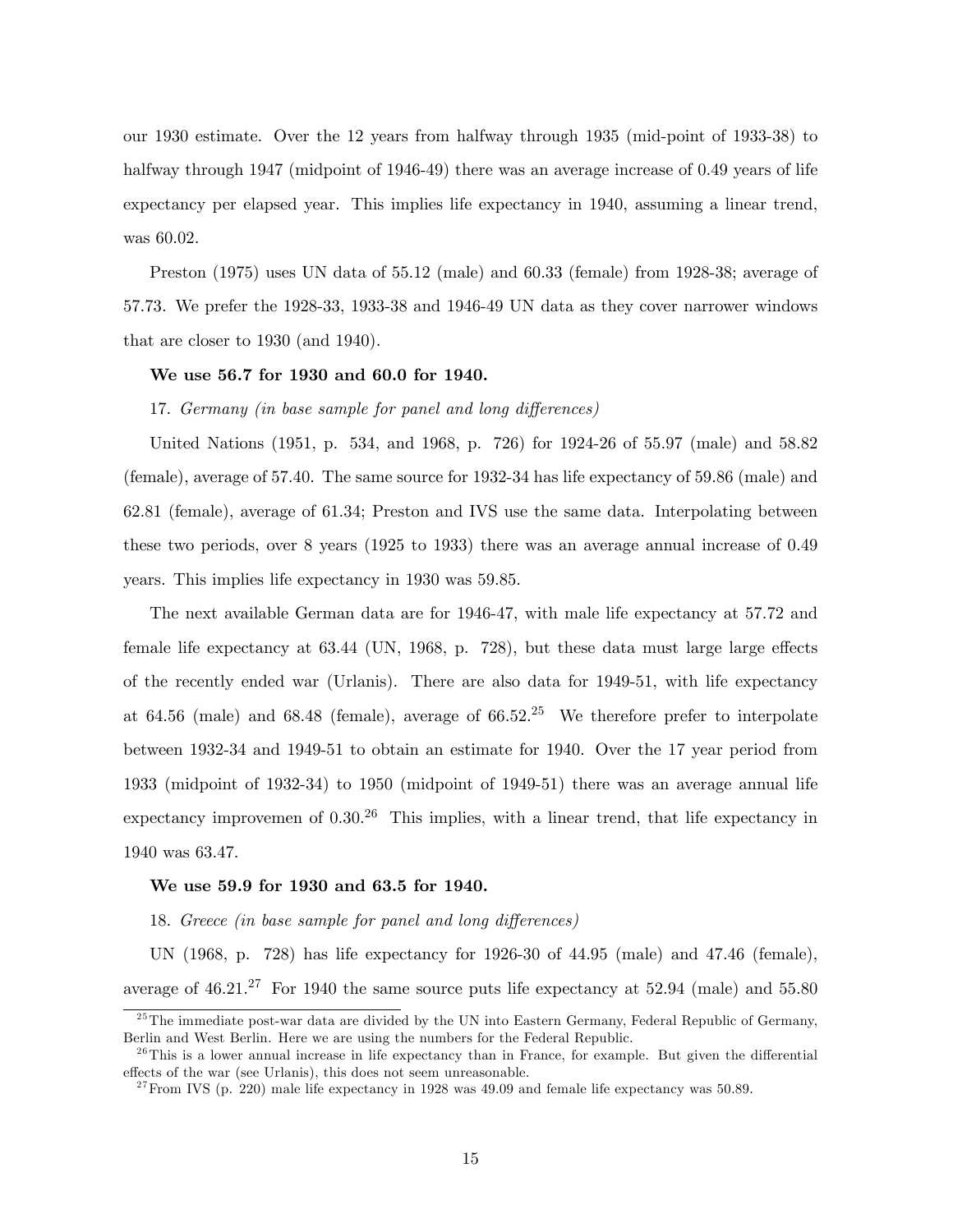(female), average of 54.37; Preston also uses these data.

In the 12 years between 1928 (midpoint of 1926-30) and 1940, there was an annual average increase in life expectancy of 0.68 years. This implies life expectancy in 1930 was 47.57.

# We use 47.6 for 1930 and 54.4 for 1940.

19. Guatemala (in base sample for panel and long differences)

UN (1957, section following p. 564) reports life expectancy for Guatemala in 1921 as 28.22 years (male and female).

From United Nations (1949, p. 514, and 1951), covering 1939-41, we have life expectancy estimates of 35.97 for males and 37.09 for females; average of 36.53, but these are not for the whole country.<sup>28</sup> The UN (1968, p. 710) reports data for the whole of Guatemala only from 1949-51.

Preston (1975) uses life expectancy of 30.25 (male) and 30.46 (female) for 1940; average of 30.36 (from Arriaga). We prefer his estimates as they appear to cover the whole country, and also because Preston choose Arriagaís estimates over the UN numbers (which were available to him).

#### We use 30.4 for 1940 and do not have an estimate for 1930.

20. Honduras (in base sample for panel and long differences)

Based on crude death rates, we use the average of Guatemala (30.4 for 1940 and no data for 1930) and Nicaragua (34.5 in 1940 and no data for 1930).<sup>29</sup>

#### We use 32.5 for 1940 and have no estimate for 1930.

21. India (in base sample for panel and long differences)

The United Nations (1949, p. 516, and 1951, p. 530) for 1921-31 gives male life expectancy of 26.91 and female life expectancy of 26.56, average of  $26.74$  (this is for "pre-partition India, including Burmaî); these numbers are also used in IVS (p. 220), which says they are for "British India".<sup>30</sup>

Preston (1975) uses 26.9 (male) and 26.6 (female) from 1931 data; average of 26.75. His

 $2^8$ The note says "Department of Guatemala only".

 $^{29}$ In 1935-39, the crude death rate in Honduras was 16.2, while in Guatemala it was 26.8 and in Nicaragua it was 15.0.

 $30$ The same 1949 source gives the following data for 1891-1901, 23.63 (male) and 23.96 (female); and for 1901-1911, 22.59 and 23.31.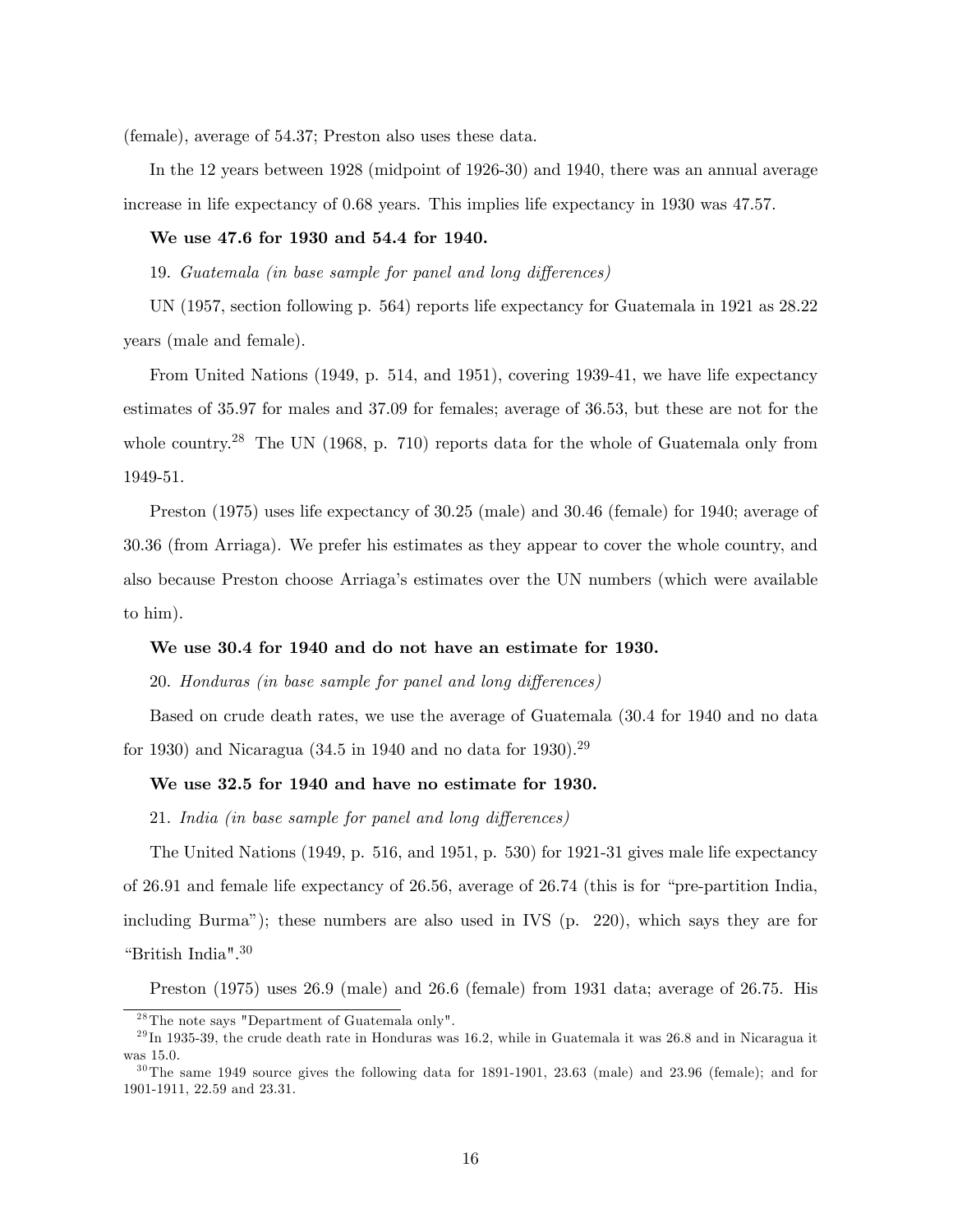source is Dandekar (1972) a country-specific source (although the data are obviously almost identical to those from the UN for 1921-31.) Between the 1921-31 estimate (midpoint 1926) and the 1931 estimate, there was an average annual increase in life expectancy of 0.002 years. Interpolating, this implies life expectancy in  $1930$  was  $26.75$  (to 2 significant figures).

UN (1961, p. 630 and 1968, pp. 718-720) has life expectancy for 1941-50 of 32.45 (male) and 31.66 (female), average of 32.06. Using this for the midpoint, halfway through 1945, the average annual improvement in life expectancy was 0.37 years over the 14.5 years after 1931. This implies life expectancy in 1940 was 30.05.

# We use 26.8 for 1930 and 30.0 for 1940.

#### 22. Indonesia (in base sample for panel and long differences)

There are no data in the UN Demographic Yearbooks or the IVS for Indonesia. Preston uses  $32.5 \text{ (male)}$  and  $32.5 \text{ (female)}$  for  $1930-35$ ; average of  $32.5 \text{ (from a country-specific source)}$ Nitisastro, 1970).

The UN on-line database gives 37.5 for average life expectancy in 1950-55. Using this for halfway through 1952 (the midpoint) implies that the average annual life expectancy increase in the 19.5 years after 1933 was 0.26. This implies life expectancy in 1940 was 34.29.

#### We use 34.3 for 1940 and have no estimate for 1930.

23. Ireland (in base sample for panel and long differences)

UN (1968, p. 730) has life expectancy in 1925-27 as 57.37 (male) and 57.93 (female), average of 57.65. The same source has life expectancy in 1935-37 of 58.20 (male) and 59.62 (female), average of 58.91; Preston uses these data.<sup>31</sup> Taking the midpoints of these windows, between 1926 and 1936 there was an average annual increase in life expectancy of 0.13. This implies life expectancy in 1930 was 58.15.<sup>32</sup>

UN (1961, p. 634, and 1968, p. 730) for 1940-42 has 59.01 (male) and 61.02 (female), for an average of 60.02. Between 1941 (midpoint of 1940-42) and 1936, there was an annual average increase in life expectancy of 0.22 years, implying that life expectancy in 1940 was

 $31$  From IVS (p. 222), life expectancy was 59.01 (male) and 61.02 (female) in 1940-42, 58.20 (male) and 59.62 (female) in 1935-37, and 57.37 (male) and 57.93 (female) in 1925-27.

 $32$ United Nations (1951, p. 534) has somewhat different estimates. For 1921-30 this source has 56.2 (male) and 61 (female), average of 58.6; and for 1931-40 it has 60.9 (male) and 65.6 (female), average of 63.25. However, these estimates are not repeated in UN (1968), so we presume they were revised and we prefer the numbers in UN (1968).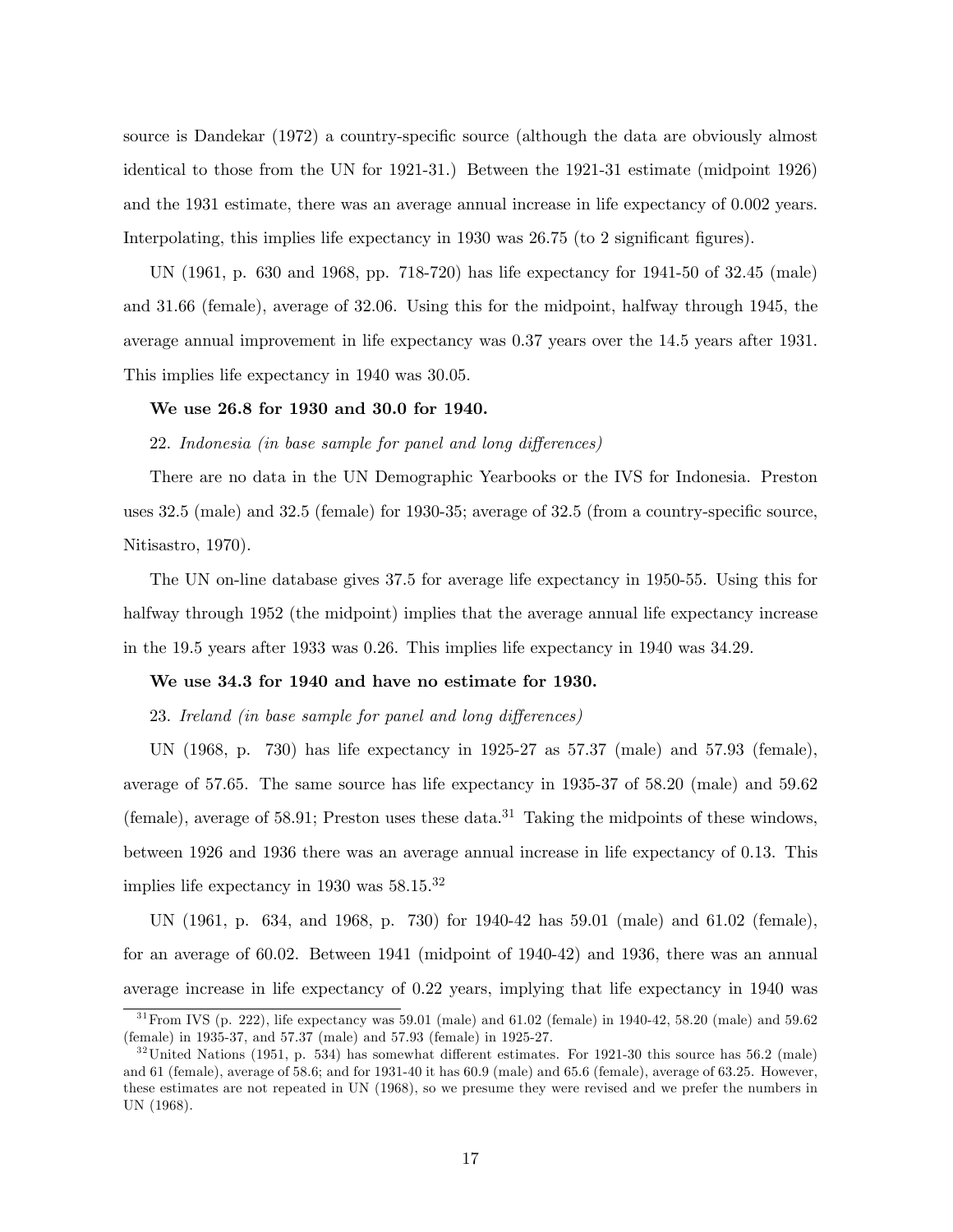59.80. There were no large demographic effects of the war on Ireland.

# We use 58.2 for 1930 and 59.8 for 1940.

24. Italy (in base sample for panel and long differences)

United Nations (1951, p. 534 and 1968, p. 730) for 1921-22 has life expectancy of 49.27 (male) and 50.75 (female), average of 50.01. The same source for 1930-32 has 53.76 (male) and 56.0 (female), average of 54.88; and for 1935-37 it has female (only) life expectancy of 57.49.<sup>33</sup> After that, the next available data are for 1950-53, when life expectancy is given as 63.75 (male) and 67.23 (female), average of 65.49.

Preston (1975) uses the UN's data, but has an estimate of male life expectancy which is not UN  $(1968).^{34}$  His estimates are 55.25 (male) and 57.49 (female) for 1935-37; average of 56.37. Using this for the midpoint of 1936 and assuming a linear trend to halfway through 1951 (midpoint of 1950-53) gives an annual average improvement in life expectancy over 15.5 years of 0.59. This implies life expectancy in 1940 was 58.72.

Between halfway through 1921 (midpoint of 1921-22) and 1931, there was an annual average increase in life expectancy of 0.51 years. This implies life expectancy in 1930 was 54.37.

# We use 54.4 for 1930 and 58.7 for 1940.

25. Korea (in base sample for panel and long differences)

United Nations (1951, p. 530 and 1968, p. 720) for 1938 gives male life expectancy of 47.20 and female life expectancy of 50.59, for an average of 48.9. Korea is not in Preston or IVS.

The UN's on-line database has an estimate of life expectancy (average for male and female

combined) of 47.5 for 1950-55. This estimate is presumably affected by the Korean war.<sup>35</sup>

In the 14.5 years between 1938 and halfway through 1952, the average annual decrease in life expectancy was 0.1 years. This implies life expectancy in 1940 was 48.7.

#### We use 48.7 for 1940 and do not have an estimate for 1930.

26. Malaysia (in base sample for panel and long differences)

Based on crude death rates, we use the estimate of Thailand and adjust our standard errors

 $33$  IVS (p. 222) also reports the 1930-32 data.

 $34$  IVS, p. 222, also only has female life expectancy.

<sup>&</sup>lt;sup>35</sup>The next estimate, from UN (1968, p. 720) is for  $1955-60 - 51.12$  (male) and 53.73 (female), average of 52.43. But this is quite far into the treatment period, according to our reading of the history.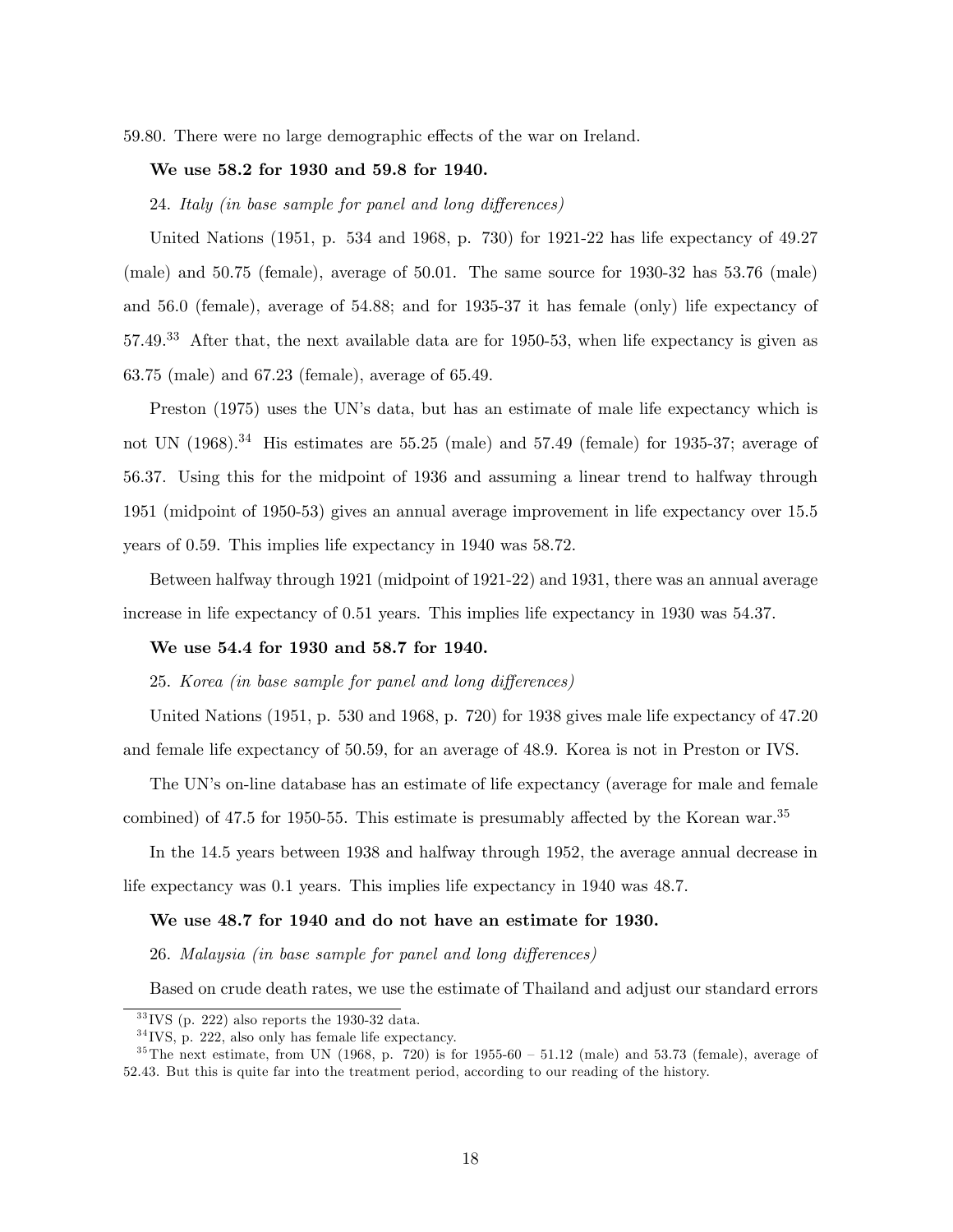for clustering accordingly.<sup>36</sup>

# We use 42.6 for 1940 and do not have an estimate for 1930.

27. Mexico (in base sample for panel and long differences)

UN (1968, p. 712) has life expectancy in 1930 as 35.45 (male) and 37.08 (female), average of 36.27. For 1940, the same source reports life expectancy as 57.96 (male) and 40.42 (female). But the 1940 male datapoint must be a typo—for all other ages, the estimates are essentially unchanged from 1935 (male life expectancy of 38.94); probably the estimate for males should be 37.96, giving an average of 43.58 . From IVS (p. 222) male life expectancy at birth was 37.19 in 1929-1933 and 32.44 in 1930.

Preston (1975) uses 38.94 (male) and 41.89 (female) for 1935; average of 40.42 (from the UN). We prefer the UN estimates for the exact dates of 1930 and 1940.

# We use 36.3 for 1930 and 43.6 for 1940.

28. Myanmar, previously known as Burma (in base sample for panel and long differences)

The UN (1968, p. 718) reports life expectancy in Burma for 1921-31 as 30.61 (male) and 31.0 (female), average of 30.81. The same source gives life expectancy in 1954 as 40.8 (male) and 43.8 (female), average of  $42.30^{37}$  Interpolating between 1926 (midpoint of 1921-31) to 1954, this yields an average annual increase of 0.41 additional years, and implies that life expectancy in 1930 was 32.45 and in 1940 was 36.56.

#### We use 32.5 for 1930 and 36.6 for 1940.

29. Netherlands (in base sample for panel and long differences)

United Nations (1951, p. 536, and 1968, p. 732) for 1921-30 has 61.9 (male) and 63.5 (female), average of 62.7; for 1931-40 it has 65.5 (male) and 67.2 (female), average of 65.6  $(*csculating war losses$ <sup>"</sup>); IVS  $(p. 222)$  has very similar estimates and Preston uses exactly these numbers.<sup>38</sup> For 1947-49, UN (1968, p. 732) gives life expectancy as  $69.40$  (male) and 71.50 (female), average of 70.45.

From halfway through 1925 (midpoint of 1921-30) to halfway through 1935 (midpoint of

 $36$  In West Malaysia (the Malay Peninsula), crude death rates were 20.8 in 1935-39; in Thailand during the same time period they were 16.4.

 $37$ The UN's on-line database gives life expectancy for 1950-55 as 36.9 (both sexes).

 $38$ The same source gives male life expectancy (only) "excluding war losses" of 65.7 for 1931-40, indicating that the war losses adjustment is very small.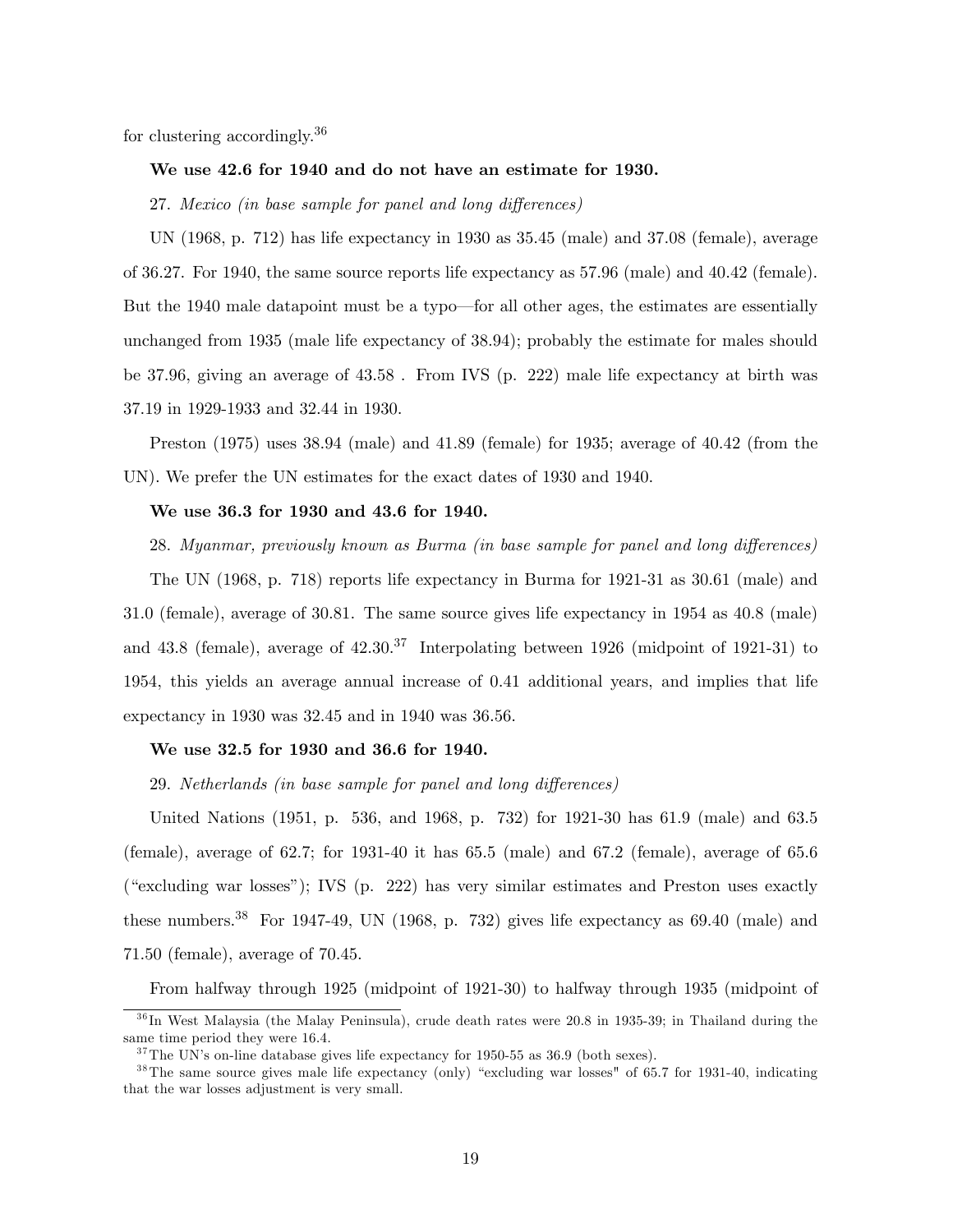1931-40), there was an annual average increase in life expectancy of 0.29 years. This implies life expectancy in 1930 was 63.9.

From halfway through 1935 (midpoint of 1931-40) to 1948 (midpoint of 1947-49), there was an annual average increase in life expectancy of 0.39 years. This implies life expectancy in 1940 was 67.35.

## We use 63.9 in 1930 and 67.4 in 1940.

30. New Zealand (in base sample for panel and long differences)

United Nations (1951, p. 538 and 1968, p. 740) has life expectancy for 1925-27 of 63.99 (male) and 66.57 (female), average of 65.28; and for 1931 of 65.04 (male) and 67.88 (female), average of 66.46. For 1934-38, the same source gives life expectancy as 65.46 (male) and 68.45 (female), average of 66.96 (IVS uses these numbers), while for 1950-52 life expectancy was 67.19 (male) and 71.29 (female), average of  $69.24.^{39}$ 

Between 1926 (midpoint 1925-27) and 1931, the average annual increase in life expectancy was 0.25 years. This implies life expectancy in 1930 was 66.21.

Between 1935 (midpoint of 1934-38) and 1951 (midpoint of 1950-52), the average annual increase in life expectancy was 0.14. This implies life expectancy in 1940 was 67.67.

#### We use 66.2 in 1930 and 67.7 in 1940.

31. Nicaragua (in base sample for panel and long differences)

Early data for this country are not in the UN Yearbooks or IVS. However, Preston (1975) has life expectancy of 33.88 (male) and 35.09 (female) for 1940 (from Arriaga), for an average of 34.49.

#### We use 34.5 in 1940 and have no estimate for 1930.

32. Norway (in base sample for panel and long differences)

United Nations (1951, p. 536 and 1968, p. 732) for 1921/22-1930/31 has 60.98 (male) and 63.84 (female), for an average of 62.41; IVS also uses these data. The same source gives life expectancy in  $1931/32-1940/41$  as  $64.08$  (male) and  $67.55$  (female), average of  $65.82$ ; Preston uses these data. In UN (1968, p. 732), life expectancy in 1945-48 was 67.76 (male) and 71.68 (female), average of 69.72.

 $39$ Preston has for 1934-38, 65.04 (male) and 68.45 (female); but the male number seems to be an error (compared with UN 1951).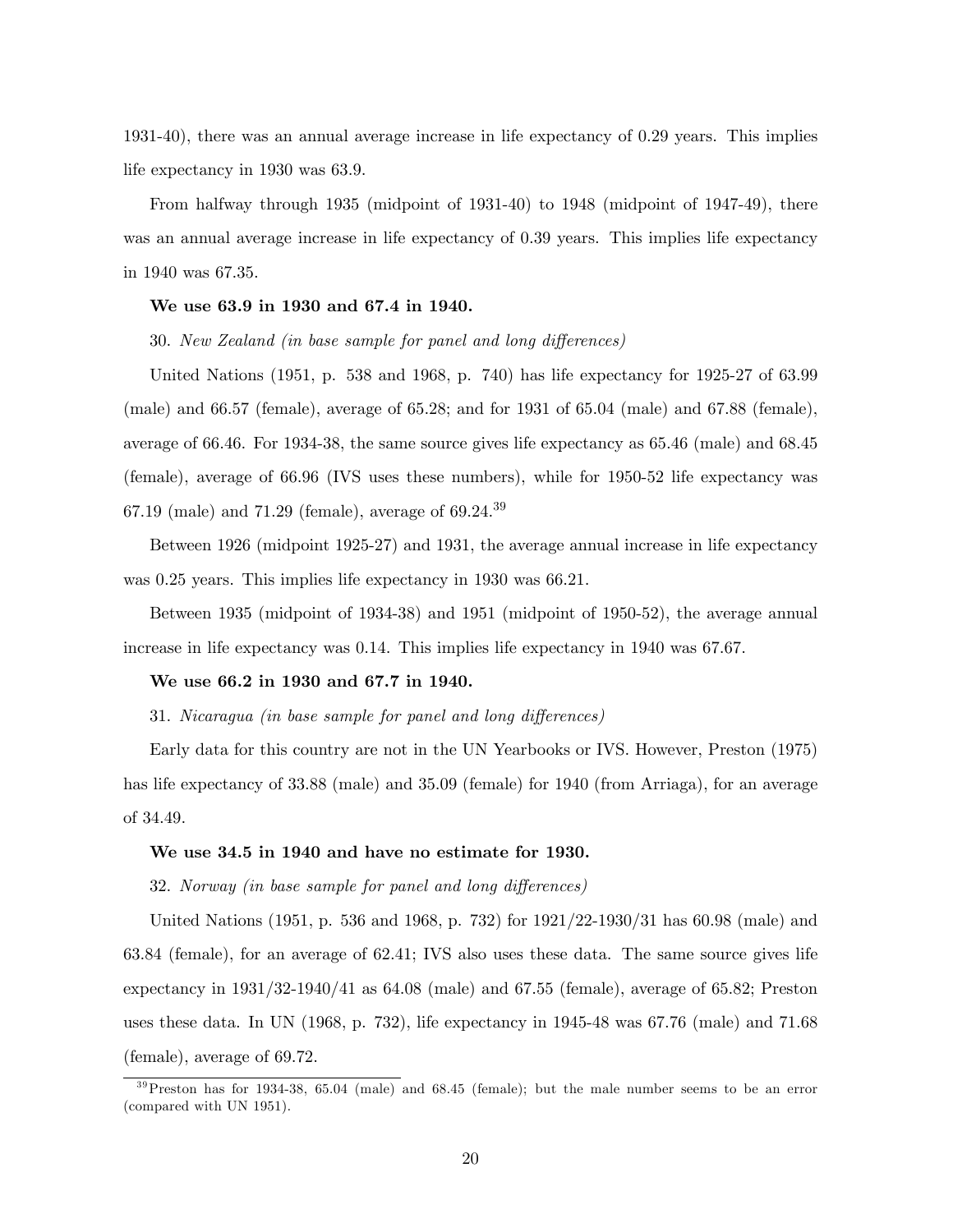From 1926 (midpoint of 1921/22-1930/31) to 1936 (midpoint of 1931/32-1940/41), the average annual increase in life expectancy was 0.34. This implies life expectancy in 1930 was 63.77.

From 1936 (midpoint of 1931/32-1940/41) to halfway through 1946 (midpoint of 1945-48), the average annual increase in life expectancy was 0.37. This implies life expectancy in 1940 was 67.31.

#### We use 63.8 in 1930 and 67.3 in 1940.

33. Pakistan (in base sample for panel and long differences)

We use the same estimates as for India. Standard errors in all regressions are clustered by unit of observation for original life expectancy data (i.e., pre-independence India) to account for this.

# We use 26.8 for 1930 and 30.0 for 1940.

34. Panama (in base sample for panel and long differences)

From United Nations (1949, p. 514, and 1968, p. 712), covering 1941-43, we have life expectancy of 50.54 for males and 53.46 for females, average of 52.0. Preston (1975), in contrast, has life expectancy of 41.50 (male) and 43.26 (female) for 1940, average of 42.38, from Arriaga. We prefer Preston's number as it is for exactly 1940 and from a country specific source that he preferred to the UN data (which was available to him).

#### For 1940 we use 42.4 and for 1930 we have no estimate.

35. Paraguay (in base sample for panel and long differences)

Based on crude death rates, we average the estimates of neighboring Argentina (52.6 for 1930 and 56.5 for 1940). and Brazil (37.4 for 1930 and 36.7 for 1940). <sup>40</sup>

#### We use 45.0 for 1930 and 46.6 for 1940.

36. Peru (in base sample for panel and long differences)

There are no data in the UN Yearbooks or in Preston. However, IVS (p. 222), which gives "both sexes" life expectancy (for the city of Lima) as  $38.97$  in 1933-35. From the on-line UN data, life expectancy in 1950-55 was 43.9. Interpolating between 1934 (midpoint of 1933-35) to half way through 1952 (midpoint of 1950-55) implies an average annual increase of 0.27 years.

 $^{40}$ In 1950-54, the first years for which data are available, crude death rates in Paraguay were 11.2, while in Argentina they were 8.8 and in Brazil they were 20.6 (the latter is for 1940-54).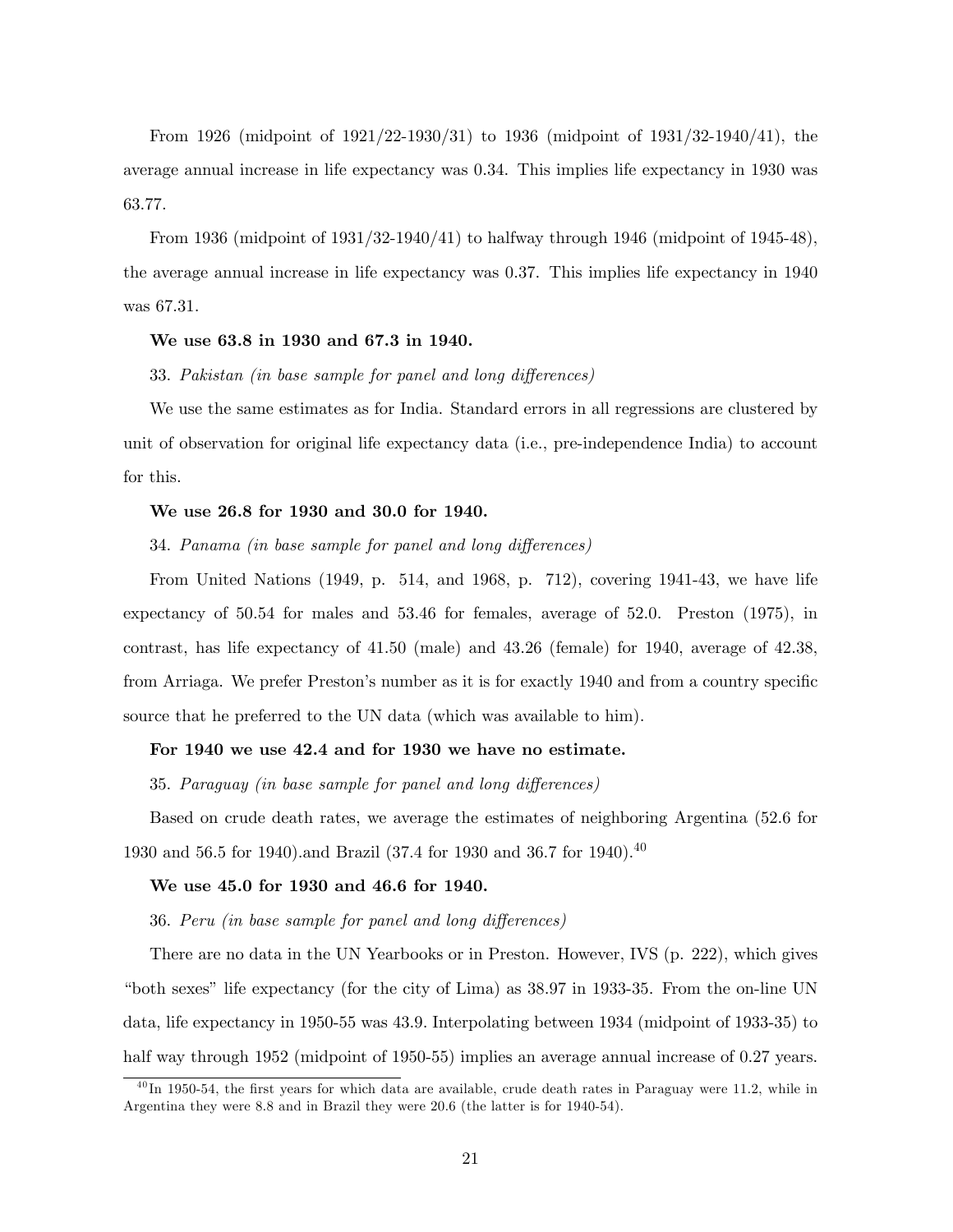This implies life expectancy in 1940 was 40.61.

# We use 40.6 in 1940 and do not have an estimate for 1930.

37. Philippines (in base sample for panel and long differences)

UN (1968, p722) has life expectancy of 25.17 (male) and 26.07 (female) in 1918, average of 25.62; it also has life expectancy of 44.80 (male) and 47.72 (female) for 1938; average of 46.26 (these data are also used by Preston). UN (1961, p. 630 and 1968, p. 722) has male life expectancy of 48.81 and female life expectancy of 53.36 in 1946-49, for an average of 51.09.

Interpolating from 1918 to 1938, there was an annual average increase of 1.02 years. This implies life expectancy in 1930 was 38.0.

From 1938 to halfway through 1947 (midpoint of 1946-49), there was an annual average increase in life expectancy of 0.51 years. This implies life expectancy in 1940 was 47.28.

# We use 38.0 for 1930 and 47.3 for 1940.

38. Portugal (in base sample for panel and long differences)

United Nations (1951, p. 536, and 1968, p. 734) for 1939-42 has 48.58 (male) and 52.82 (female), average of  $50.7$ ; IVS uses these data ("including the Azores and Madeira islands"). For 1949-52, UN (1968, p. 734) has life expectancy of 55.52 (male) and 60.50 (female), average of 58.01.

Between halfway through 1940 (midpoint 1939-42) and halfway through 1950 (midpoint 1949-52), there was an average annual increase in life expectancy of 0.73 years. This implies life expectancy in 1940, extrapolating backwards from 1939-42 to 1940, was 50.33.

#### We use 50.3 for 1940 and do not have an estimate for 1930.

39. Spain (in base sample for panel and long differences)

United Nations (1968, p. 734) for 1930 has life expectancy of 48.38 (male) and 51.60 (female), average of 49.99; Preston uses very similar data from the UN for 1930-31. The same source gives life expectancy for 1940 as 47.12 (male) and 53.24 (female), average of 50.18 (presumably reflecting the effects of the civil war).

#### We use 50.0 for 1930 and 50.2 for 1940.

40. Sri Lanka (in base sample for panel and long differences)

UN (1968, p. 718) has life expectancy for 1920-22 of 32.72 (male) and 30.67 (female),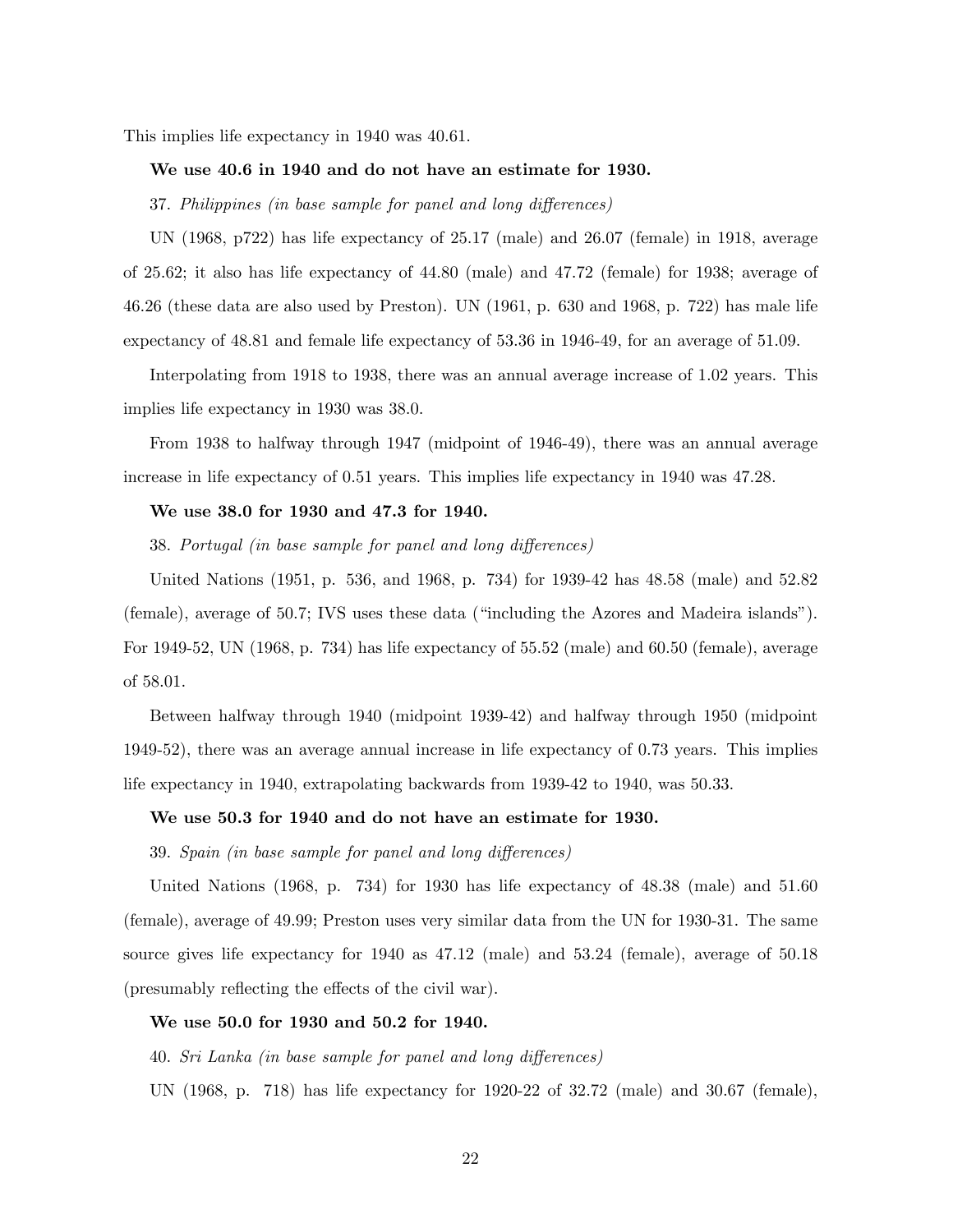average of 31.70. The same source has life expectancy of 46.79 (male) and 44.72 (female) for 1945-47, average of 45.76.

Interpolating from 1921 to 1946, there was an average annual increase of 0.56 years of life expectancy. This implies life expectancy in 1930 was 36.76, while in 1940 it was 42.34.

#### We use 36.8 in 1930 and 42.3 in 1940.

41. Sweden

United Nations (1951, p. 536) has data for: 1921-30, 60.97 (male) and 63.16 (female), average of 62.07; for 1931-40, 63.76 (male) and 66.13 (female), average of 64.95; for 1941-45, 67.06 (male) and 69.71 (female), average of 68.39. The UN (1968, p. 734) gives life expectancy as 64.30 (male) and 66.92 (female) in 1936-40, average of 65.61; these data are also used by the IVS. Sweden did not have significant war losses (Urlanis).

Preston (1975) uses 62.02 (male) and 64.11 (female) for the narrower window of 1928-32; average of 63.07 (from Keyfitz and Flieger). We use these data for 1930 as that is the exact midpoint of his window and because Preston preferred these numbers to estimates from the UN.

Between 1938 (midpoint of 1936-40) and 1943 (midpoint of 1941-45), there was an average annual incrase in life expectancy of 0.56 years. This implies life expectancy in 1940 was 66.72.

#### We use 63.0 in 1930 and 66.7 in 1940.

#### 42. Switzerland

UN (1968, p. 736) has life expectancy for 1920-21 as 54.48 (male) and 57.70 (female), average of 56.09. United Nations (1951, p. 536) has life expectancy for 1929-32 as 59.17 (male) and 63.05 (female), average of 61.11 (Preston uses this estimate); for 1933-37 as 60.7 (male) and 64.6 (female), average of 62.65; for 1939-44 as 62.68 (male) and 66.96 (female), average of 64.82. Switzerland had no significant war losses (Urlanis). IVS also uses these data.

Between halfway through 1920 (midpoint of 1920-21) and halfway through 1930 (midpoint 1929-32), the average annual increase in life expectancy was 0.50 years. This implies life expectancy in 1930 was 60.86.

Between 1935 (midpoint 1933-37) and half way through 1942 (midpoint 1939-44), the average annual increase in life expectancy was 0.29. This implies life expectancy in 1940 was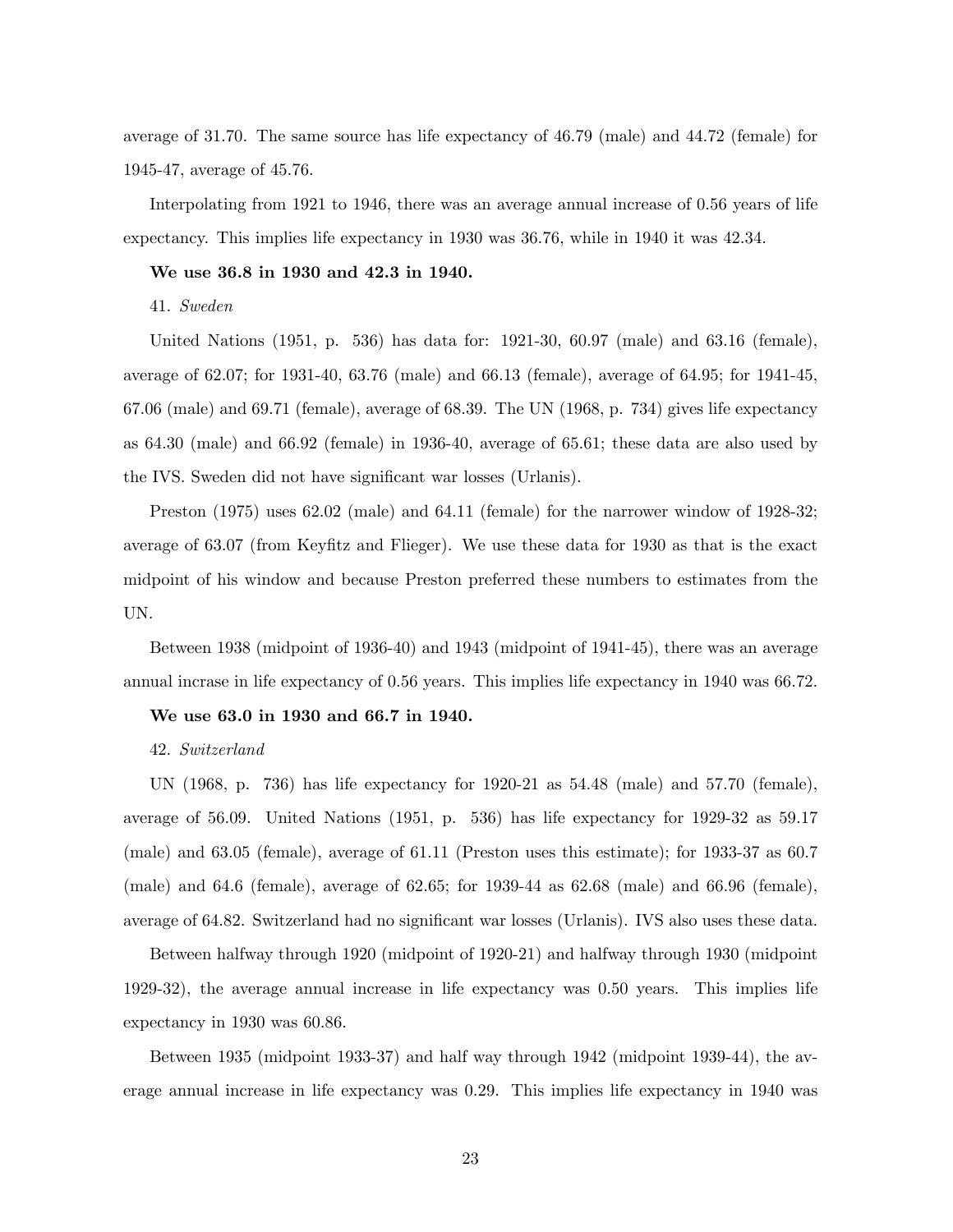64.10.

#### We use 60.9 for 1930 and 64.1 for 1940.

43. Thailand

Preston and the IVS have no data. United Nations (1949, p. 516 and 1951, p. 530) gives life expectancy at birth for Siam, 1937-38, as 36.73 for male and 43.3 for female, average of 40.02. These data are only "For Bangkok municipal area."<sup>41</sup>

The next available data are for  $1947-48$ —UN (1968, p. 722) gives life expectancy for that period as 48.69 (male) and 51.90 (female), average of 50.30. In the 10 years between halfway through 1937 (midpoint of 1937-38) and halfway through 1947 (midpoint of 1947-48), the average annual increase in life expectancy was 1.03 years. This implies life expectancy in 1940 was 42.59.

# We use 42.6 for 1940 and do not have an estimate for 1930.

44. United Kingdom (England and Wales)<sup>42</sup>

UN (1968, p. 736) has life expectancy for 1920-22 of 55.62 (male) and 59.58 (female), average of 57.60. United Nations (1951, p. 536, and 1968, p. 736) has life expectancy for 1930-32 as 58.74 (male) and 62.88 (female), average of 60.81 (Preston uses these data); and for 1948, 66.39 (male) and 71.15 (female), average of 68.77.

Between 1921 (midpoint of 1920-22) and 1931 (midpoint of 1930-32), the average annual increase in life expectancy was 0.32 years. This implies life expectancy in 1930 was 60.49.

Interpolating between 1931 (midpoint of 1930-32) and 1948, there was an average annual increase in life expectancy of 0.47 years. This implies life expectancy in 1940 was 65.02.

#### We use 60.5 for 1930 and 65.0 for 1940.

45. USA

United Nations (1951, p. 528, and 1968, p. 714) gives 57.71 (male) and 60.99 (female), average 59.35, for 1929-31 and 61.60 (male) and 65.89 (female) for 1939-41, average 63.75, (the 1939-41 data are also in UN 1949, p.  $514$ .<sup>43</sup>

 $^{41}$  UN (1961, p. 632) has life expectancy for 1947-48 of 48.69 (male) and 51.9 (female), for an average of 50.3.  $^{42}\mathrm{We}$  do not use the data for Scotland or Northern Ireland.

<sup>&</sup>lt;sup>43</sup> UN (1949, p. 514) has male life expectancy in 1900-1902 as 47.88 and female life expectancy as 50.70. For 1909-1911, it has  $49.86$  and  $53.24$ . But these data are only "for the ten death-registration States of 1900." IVS reports life expectancy broken down by "white," "negro," and "nonwhite."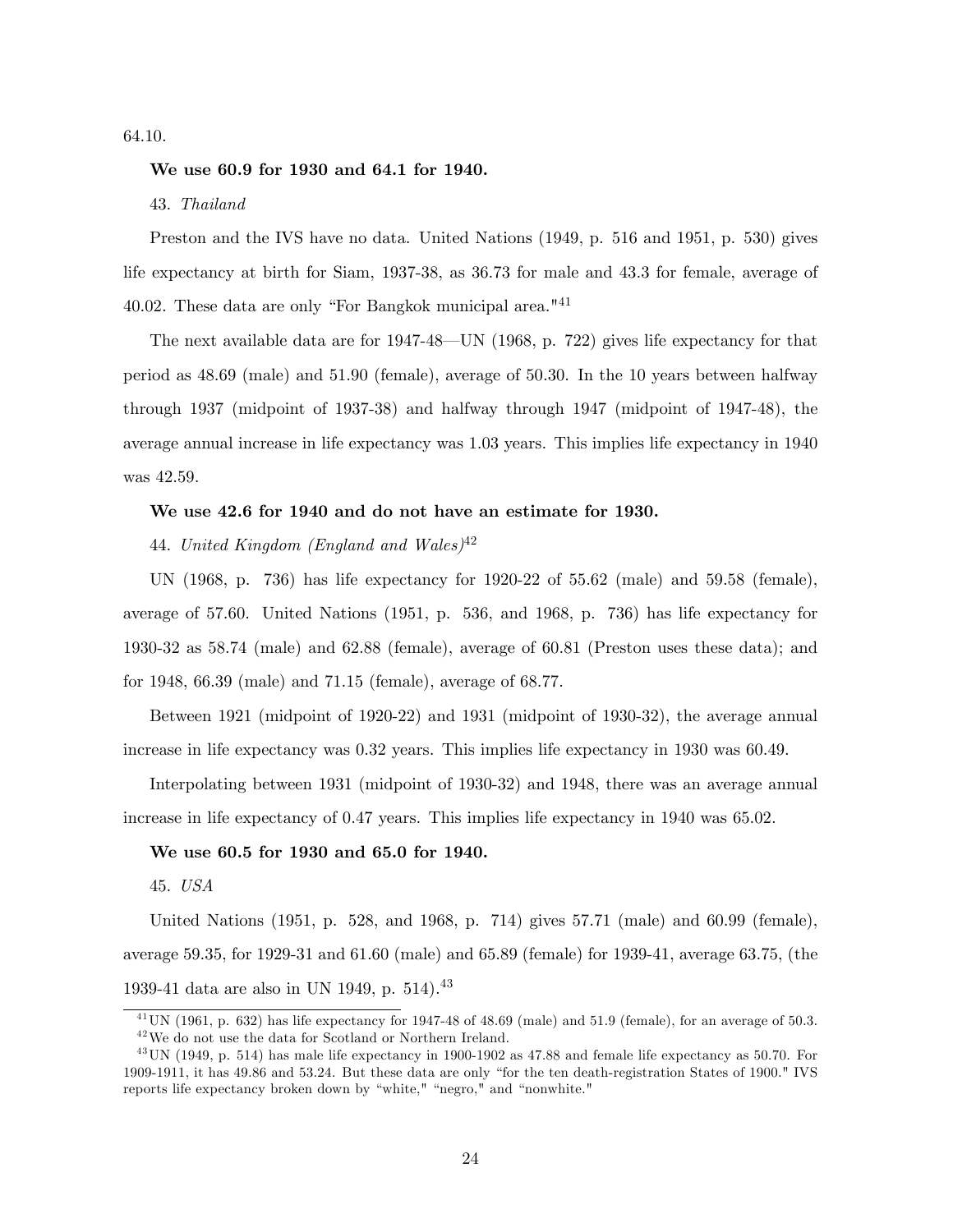Preston uses  $59.2 \text{ (male)}$  and  $62.8 \text{ (female)}$ , average of  $61.00$ , for  $1929-38 \text{ (from US off)}$ cial statistics). However, his window is so broad that we prefer the UN data, for which the midpoints are the exact dates of interest.

#### We use 59.4 for 1930 and 63.8 for 1940.

46. Uruguay

There are no life expectancy estimates in our sources. However, from the UN (1967) we know that crude death rates were quite similar to those in a neighbor, Argentina.<sup>44</sup> We therefore use the life expectancy estimates of Argentina (52.6 for 1930 and 56.5 for 1940).

# We use 52.6 for 1930 and 56.5 for 1940.

47. Venezuela

Preston reports life expectancy of 33.29 (male) and 34.47 (female) for 1936; average of 33.88. In the UN on-line database, for 1950-55, life expectancy is 55.1 (average of both sexes). Between 1936 and halfway through 1952, the average annual increase in life expectancy was 1.29 years. This implies life expectancy in 1940 was 39.02.

We use 33.9 for 1940 and have no estimate for 1930.

# Additional Life Expectancy Data

Our sources provide life expectancy data for some additional countries, but we are not able to include them in our sample because we are currently missing other data (typically GDP, but sometimes population). For example, Preston (1975) has data for the Dominican Republic, Iceland and Japan.<sup>45</sup> IVS has data on Estontia and Latvia. The UN Demographic Yearbook has data on British Guiana, Cyprus, Jamaica, Iceland and Puerto Rico.

# African Data

There are only limited data on life expectancy in Africa south of the Sahara before 1950. For Angola, UN (1961, p. 622), reports "both sexes" life expectancy of 35 in 1940. For Mozambique in 1940, the same source gives "both sexes" life expectancy of 45 in 1940 (specifically, this is

 $^{44}$ In 1935-39, crude death rates were 11.1 in Uruguay and 11.5 in Argentina.

 $^{45}$  Japan's data are problematic because the country was at war for most of the 1930s, and this had a potentially significant effect on life expectancy.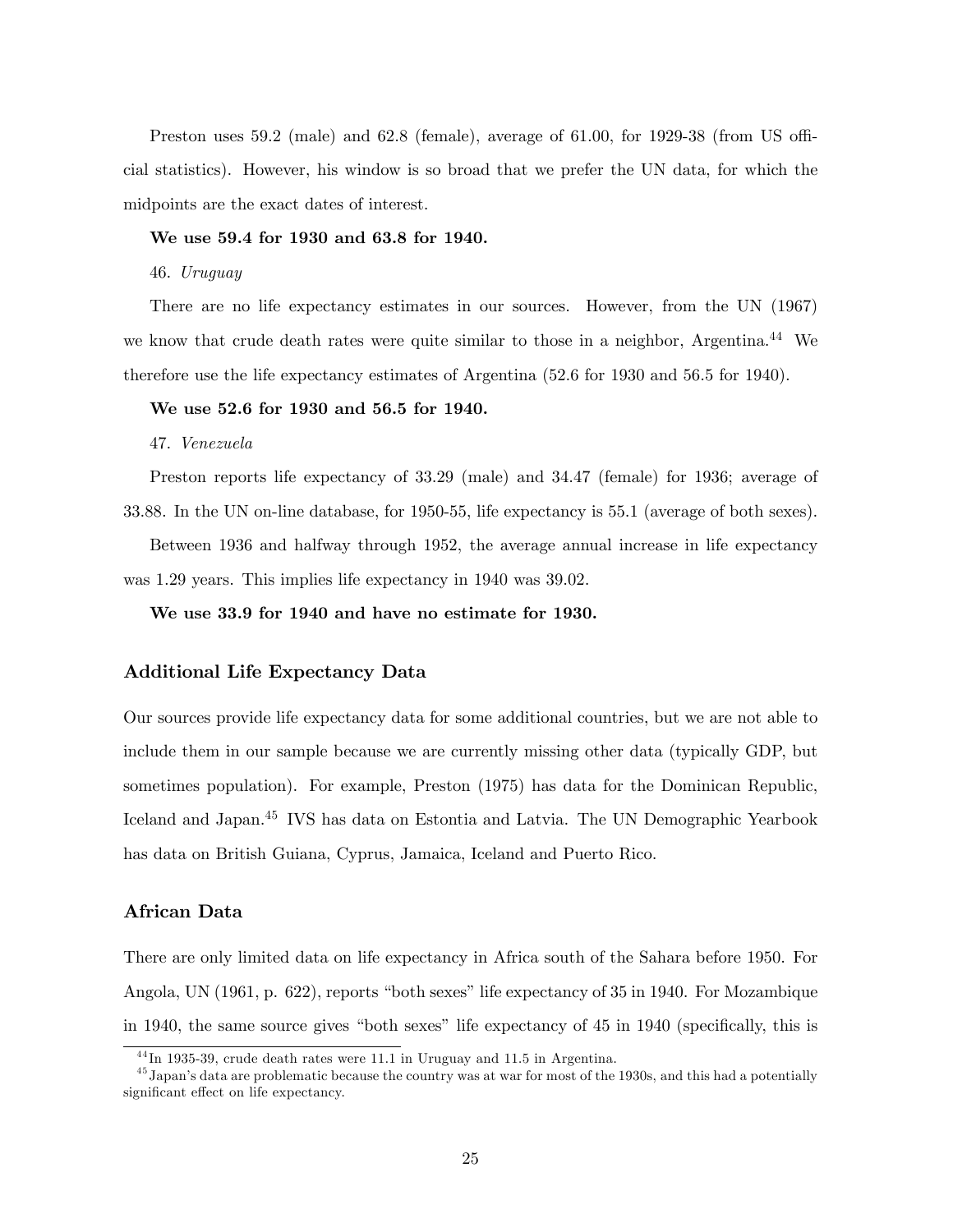"African population  $\ldots$  living according to tribal customs.") The UN (1961, p. 622) reports both sexes life expectancy as 38 in 1948 for Ghana. For Mauritius, 1942-46, this source gives male life expectancy as 32.25 and female life expectancy as 33.83.

Kuczynski (1948) contains a great deal of qualitative description of the disease burden, particularly for West Africa. His more limited information for East Africa suggests the disease burden may have been less, but his evidence is not conclusive. Overall, in terms of the mix of diseases, his evidence suggests that Africa is very similar to India around 1940, and we assume the same distribution of diseases in Africa as in India to calculate predicted mortality.<sup>46</sup>

Using our global mortality instrument does not require any such assumption, as in this case we take predicted mortality from a global average (however, we cannot add Africa to the calculation of that average due to lack of data.) For the sample including Africa, this instrument should therefore be preferred.

# Causes of Death

Detailed breakdowns of causes of death, by country, are used as follows for our base sample. IVS here refer to Table 20 of International Vital Statistics (beginning on p.174). In some cases this source indicates when the sample is not national and we repeat that indication here. League of Nations refers to the data republished by World Health Organization (1951); this reports data for 1939-46 and we use the information for 1940 or nearest available year.<sup>47</sup>

- 1. Argentina, IVS for 1936
- 2. Australia, IVS for  $1940$  ("excluding aboriginals")
- 3. Austria, IVS for 1938
- 4. Bangladesh, same as for India
- 5. Belgium, IVS for 1940

 $^{46}$ Controversially, this implies that the burden of malaria was the same as in India. It also implies that African malaria was not of a qualitatively different nature (e.g., there are some who argue it was impossible to eradicate African malaria using the technologies of the 1940s/1950s). However, as we are missing population and GDP data for Africa before 1950, this assumption does not much affect our estimates.

<sup>&</sup>lt;sup>47</sup>The League of Nations reports death by disease in cities (with the number of cities varying by country); we construct an unweighted average of death rates by disease across all available cities (for some countries the city coverage varies by disease). City level data are also available for places where we have country estimates of death by disease, and we have checked that the two sets of estimates are similar. The main text reports robustness results if we drop all data from this source).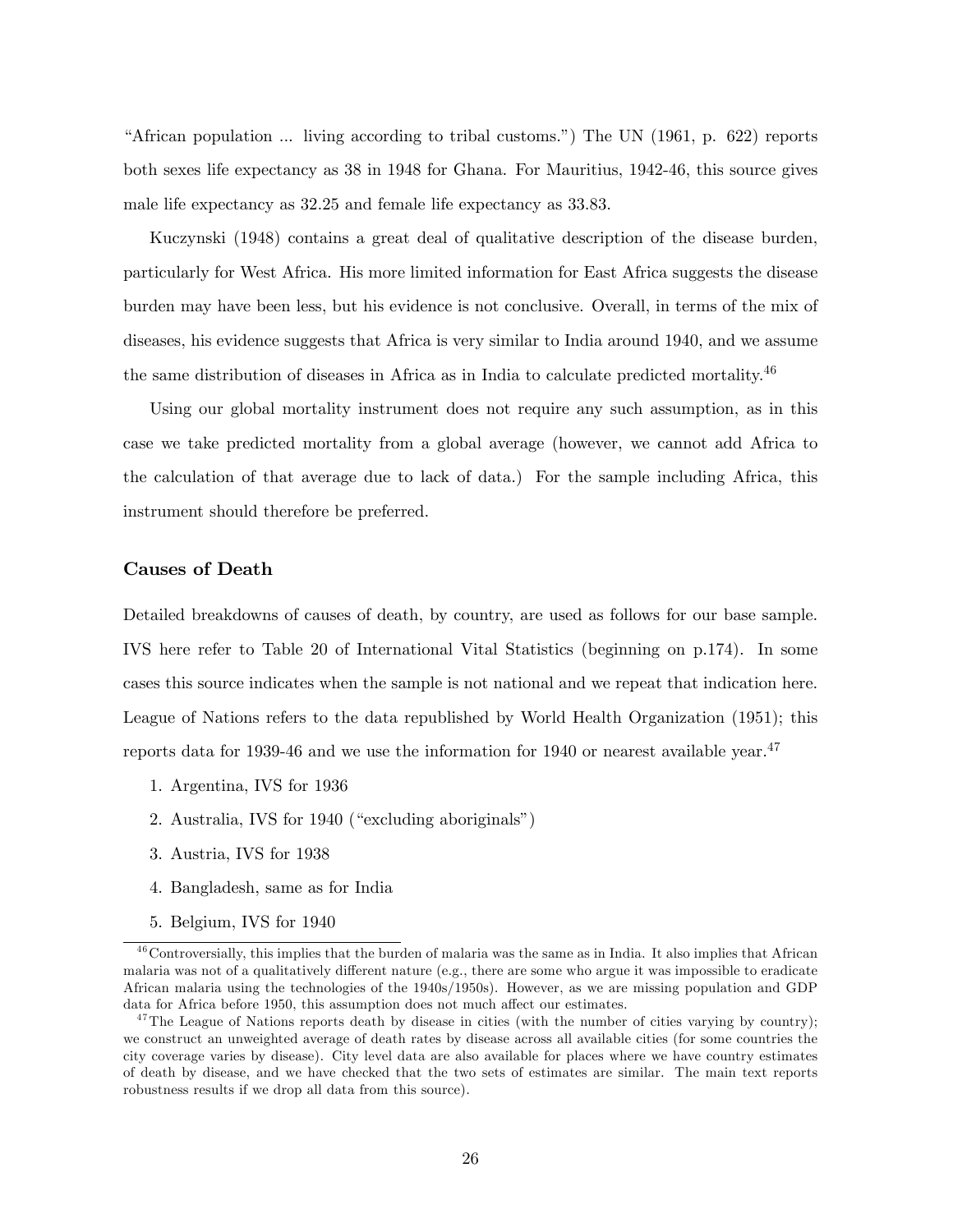- 6. Brazil, IVS for  $1940$  ("21 cities")
- 7. Canada, IVS for 1940 ("excluding Yukon and N.W.T. [North West Territories]")
- 8. Chile, IVS for 1940
- 9. China, League of Nations
- 10. Colombia, IVS for 1940
- 11. Costa Rica, IVS for 1940
- 12. Denmark, IVS for 1940
- 13. Ecuador, League of Nations
- 14. El Salvador, IVS for 1940
- 15. Finland, IVS for 1940
- 16. France, IVS for 1940
- 17. Germany, IVS for 1938
- 18. Greece, IVS for 1938
- 19. Guatemala, IVS for 1943
- 20. Honduras, League of Nations
- 21. India, League of Nations
- 22. Indonesia, League of Nations
- 23. Ireland, IVS for 1940
- 24. Italy, IVS for 1940
- 25. Korea, League of Nations
- 26. Malaysia, League of Nations
- 27. Mexico, IVS for 1940
- 28. Myanmar (Burma),
- 29. Netherlands, IVS for 1940
- 30. New Zealand, IVS for 1940 ("excluding Maoris")
- 31. Nicaragua, League of Nations
- 32. Norway, IVS for 1940
- 33. Pakistan, same as India
- 34. Panama, League of Nations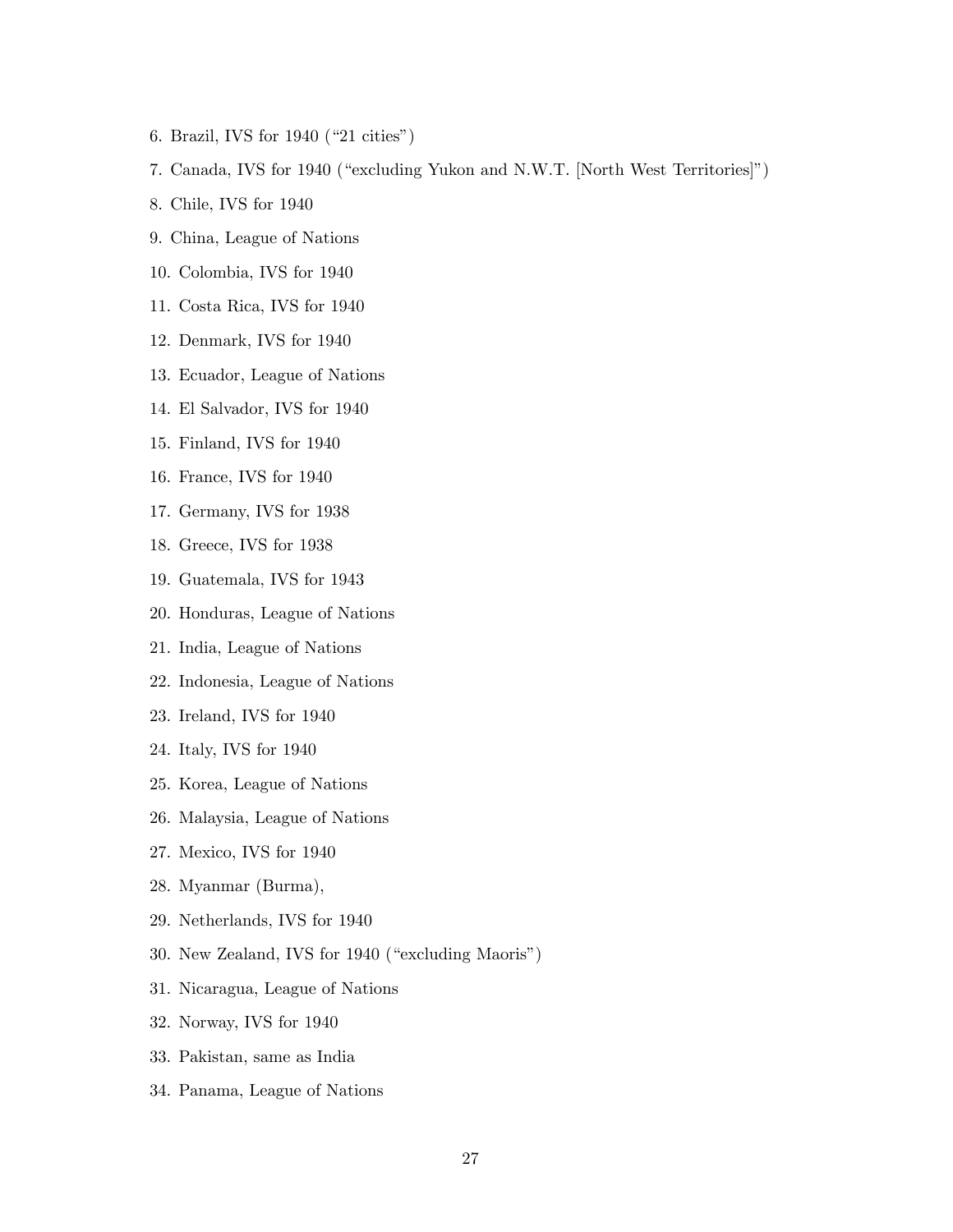- 35. Paraguay, League of Nations
- 36. Peru, IVS for 1943 ("excluding jungle population")
- 37. Philippines, League of Nations
- 38. Portugal, League of Nations
- 39. Spain, IVS for 1940
- 40. Sri Lanka, League of Nations
- 41. Sweden, IVS for 1940
- 42. Switerland, IVS for 1940
- 43. Thailand, League of Nations
- 44. United Kingdom (England and Wales), IVS for 1940
- 45. USA, IVS for 1940, League of Nations
- 46. Uruguay, IVS for 1940, League of Nations
- 47. Venezuela, IVS for 1940 ("excluding tribal Indians")

For other death by disease data (in our extended sample), we use IVS for Egypt in 1940

("Health Bureau Areas") and, where relevant, for South Africa, IVS for 1939 ("Europeans").

For all other countries, we use the League of Nations.<sup>48</sup>

<sup>&</sup>lt;sup>48</sup>We do not use data from IVS for the following countries (because other data issues preclude us from including these countries in our samples): Iceland, IVS for 1940; Japan, IVS for 1940; Lithuania, IVS for 1939; Northern Ireland, IVS for 1940; and Scotland, IVS for 1940.